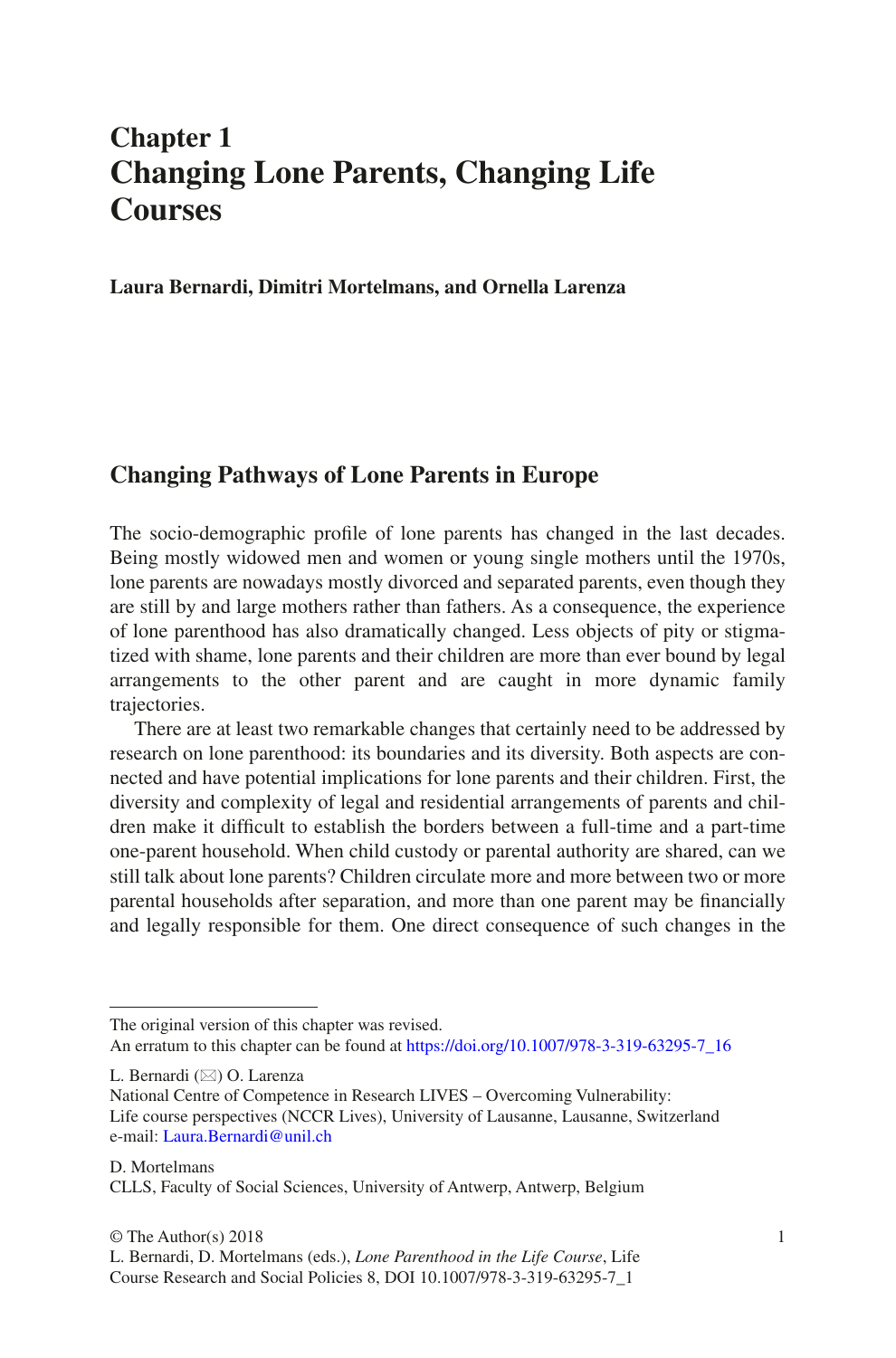phenomenon of lone parenthood is that it is not straightforward to establish even basic descriptive statistics on lone parents across countries and datasets.

Second, the growing likelihood of re-partnering changed lone parenthood into a more temporary phase in the life course. Despite differences in the duration of lone parenthood episodes depending on the gender, the number and age of the children, and the educational and migration background of the lone parent, lone parenthood durations are shorter than in the past. Yet, re-partnering does not always mean the creation of a new residential unit with cohabiting partners; living apart together with a new partner is not rare among separated and divorced parents. In case the nonresident new partner takes up part of the financial and parenting responsibilities, can we still talk about lone parenthood? Boundaries of the definition and complexity of the relationships concerning lone parenthood are just two aspects that exemplify the challenges facing research on lone parenthood in the XXI century (see the Chap. [2](https://doi.org/10.1007/978-3-319-63295-7_2) by Letablier and Wall for a systematic discussion of definitions).

This introduction gives first an overview of the recent trends in lone parenthood across Europe filling a gap in the scientific empirical literature on lone parenthood, which is rarely comparative and rather dated by now (with the exception of the recent report on lone parents in the UK by Berrington [2014\)](#page-21-0). Second, it gives an overview on the literature on lone parents in relation to other life course domains like employment, health, poverty, and migration. We also touch on parenting and children's outcomes. We conclude with a brief discussion on the universalistic and targeted welfare approaches to meet those lone parents in need of support. We hold that the current volume represents a first step to relaunch research on lone parenthood in the XXI century through a life course perspective. This is much needed updated knowledge and reflection on a changing phenomenon given that an ever-greater number of children spend at least part of their childhoods in one-parent households, their social background and needs are more heterogeneous than in the past, their relation with parents and grandparents are increasingly complex, and last but not least, the institutional context in which their family lives impacts children's life chances significantly.

With the spread of union disruptions, an ever-greater number of children grow up during at least a part of their childhood in a one-parent household because many of them live in increasingly complex families, because their social background and their needs are more and more heterogeneous, and because the institutional context in which their parents live has important consequences for how lone parents and their children fare in comparison with other families.

## **Prevalence of Lone Parents in Europe**

The phenomenon of lone parents as a social group that deserves special attention by policies arose during the nineties when one-parent households became statistically visible (Bradshaw et al. [2000;](#page-21-1) Kennedy et al. [1996\)](#page-23-0). Several studies have made calculations of the prevalence of one-parent households throughout Europe and other OECD countries. Unfortunately, most of these rates differ a lot according to the source being used. Most international comparative surveys have been used to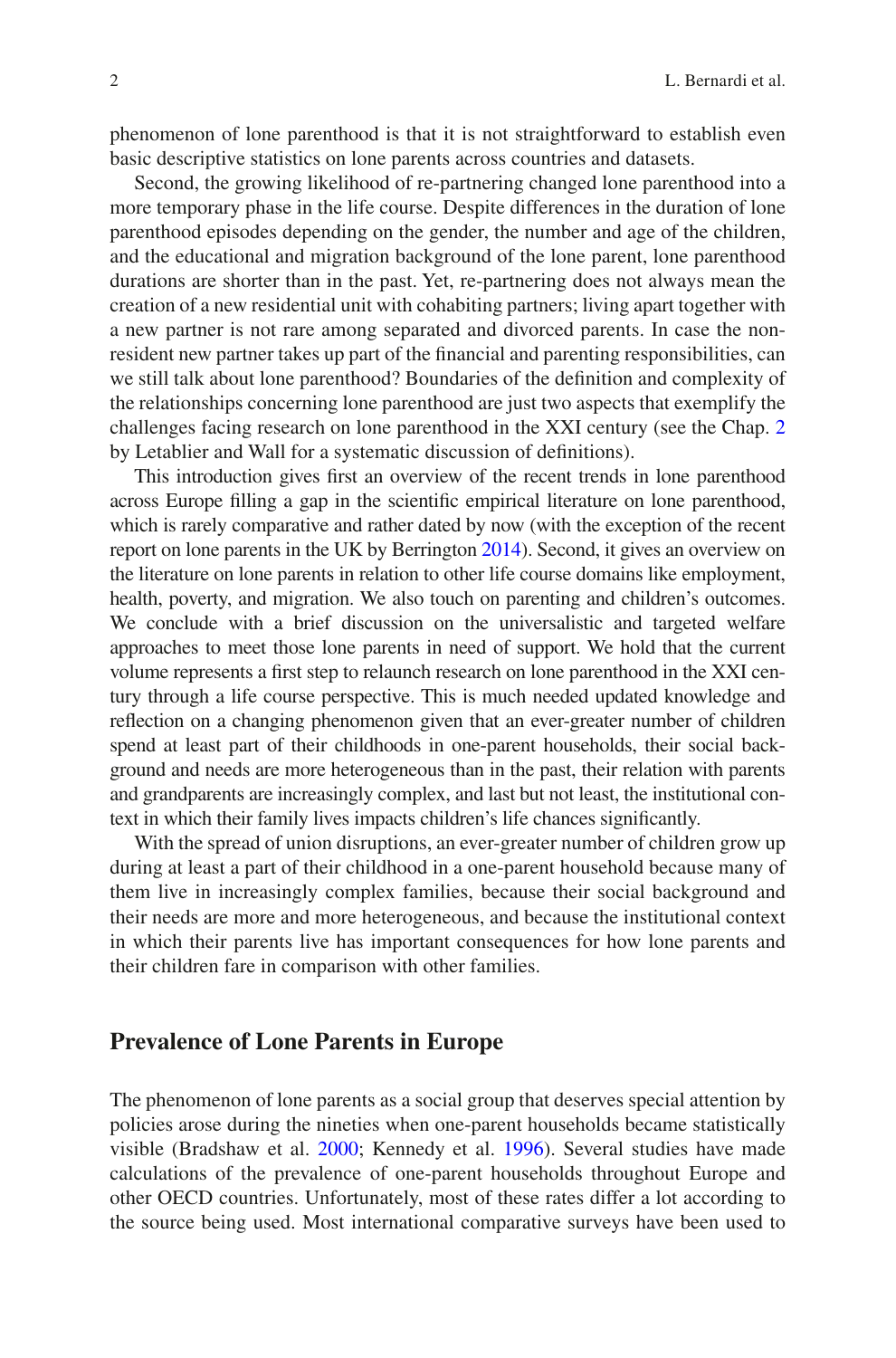look at lone parenthood: ECHP (Chambaz [2001\)](#page-22-0), PISA (Chapple [2009\)](#page-22-1), LIS (OECD [2015](#page-24-0)), and EU-SILC (Iacovou and Skew [2010](#page-23-1)). Some rates are calculated among the percentage of families with children (OECD [2011](#page-24-1)), often because the survey on which it is based contains only families with children (Chapple [2009\)](#page-22-1). Also, definitions are often not exactly the same. Sometimes children are counted until the age of 15 (Chapple [2009\)](#page-22-1), 18 (Iacovou and Skew [2010](#page-23-1)), or 25 years (Chambaz [2001](#page-22-0)). Also, the inclusion of so-called 'included' lone-parent families (those sharing an accommodation with another household) might lead to considerable differences in rates (Chambaz [2001\)](#page-22-0).

All this diversity in previous studies makes it difficult to make comparisons with previous results. In this introduction, we use the Harmonized Histories<sup>[1](#page-2-0)</sup> with comparable data on fertility and marital histories from 18. In our analyses, we define lone parents as single living adults in the age range of 15–55 with children aged 18 or younger present in the household.[2](#page-2-1)

Lone parents take on an increasing share of all households throughout the past five decades (Table [1.1](#page-3-0)). In all countries, we see an increase in the prevalence of lone parenthood even though the cross-country variation is huge. As was shown with other data (Iacovou and Skew [2010;](#page-23-1) OECD [2011\)](#page-24-1), the USA, the UK, and Russia end up in the top. Sweden has been found to be a high-prevalence country as well but shows only an average rate in our analyses. The low-prevalence countries are southern European countries and Poland, Romania, and Georgia.

In Table [1.2,](#page-4-0) we look in more detail at the first spell of lone parenthood in the life course. The mean age at the first episode of lone parenthood circles around thirty in all countries. Lower mean ages are found in the USA but not in the UK. Given the high proportion of teen pregnancies, we would have expected this mean age to be lower in the UK. Probably this is due to the omission of 'included' lone parents, as most of the teen mothers continue living with their parents and remain unobserved in these analyses. Also, the length of lone parenthood differs considerably across countries, with Switzerland, Georgia, Lithuania, and Russia showing the longest spells of lone parenthood. This may mean that chances of re-partnering for lone parents depend on the local context or an indication that divorce happens at different stages in the life courses (when divorces occur at later ages, children are rightcensored quicker out of the household). A more detailed analysis of lone parenthood durations is shown in Table [1.3](#page-5-0), where we consider changes in durations across cohorts by country. Re-partnering chances for lone parents seem to have increased over birth cohorts. Most countries experience a jump in re-partnering chances in

<span id="page-2-0"></span><sup>1</sup>The Harmonized Histories data file was created by the Non-Marital Childbearing Network [\(http://](http://www.nonmarital.org) [www.nonmarital.org\)](http://www.nonmarital.org) (See: Perelli-Harris et al. [2010](#page-24-2)). It harmonizes childbearing and marital histories from 14 countries in the Generations and Gender Programme (GGP) with data from Spain (Spanish Fertility Survey), the United Kingdom (British Household Panel Study), and the United States (National Survey for Family Growth). Thank you to everyone who helped collect, clean, and harmonize the Harmonized Histories data, especially Karolin Kubisch at MPIDR.

<span id="page-2-1"></span><sup>&</sup>lt;sup>2</sup>The authors want to thank DAVID DECONINCK for his help with the analyses. EMANUELA Struffolino has done all calculation in this chapter for Switzerland. We also thank her for this extensive work.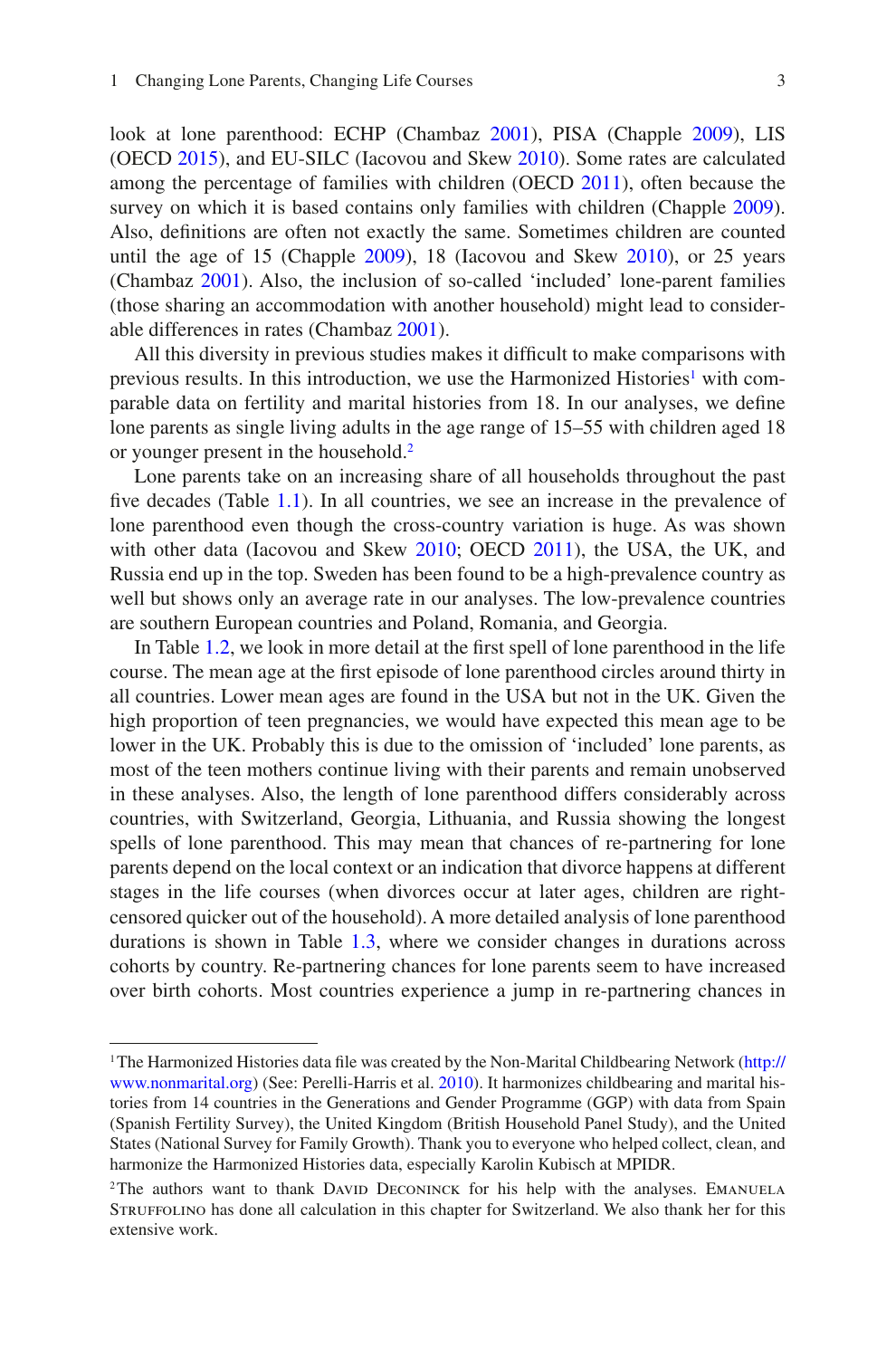|                | 1960 | 1965 | 1970 | 1975 | 1980 | 1985 | 1990 | 1995 | 2000 | 2005 | 2010 |
|----------------|------|------|------|------|------|------|------|------|------|------|------|
| Austria        |      |      |      |      |      | 0.6  | 2.3  | 3.0  | 4.1  | 5.1  |      |
| Belgium        | 0.6  | 0.8  | 1.0  | 1.6  | 2.1  | 2.3  | 3.3  | 4.2  | 5.1  | 5.6  | 8.4  |
| Bulgaria       | 0.3  | 0.4  | 0.8  | 0.9  | 1.1  | 1.2  | 1.7  | 2.2  | 2.9  |      |      |
| Czech Republic | 0.9  | 1.2  | 1.9  | 1.8  | 2.2  | 3.1  | 3.7  | 4.7  | 4.9  | 5.4  |      |
| Germany        | 0.9  | 1.1  | 1.3  | 1.9  | 1.8  | 2.3  | 2.2  | 2.5  | 3.6  | 5.1  | 7.7  |
| Estonia        | 2.0  | 2.5  | 2.7  | 3.4  | 4.6  | 4.4  | 4.4  | 5.4  | 5.1  | 4.9  |      |
| France         | 1.1  | 1.0  | 1.1  | 1.6  | 2.2  | 2.9  | 2.9  | 3.9  | 5.0  | 6.9  |      |
| Georgia        | 0.2  | 0.5  | 0.6  | 0.7  | 1.0  | 1.1  | 1.2  | 1.3  | 1.3  | 1.4  |      |
| Hungary        | 1.5  | 2.0  | 2.6  | 2.7  | 3.0  | 3.2  | 3.7  | 4.1  | 4.5  | 3.9  |      |
| Lithuania      | 0.9  | 0.9  | 1.6  | 1.9  | 2.6  | 2.6  | 3.4  | 4.3  | 5.1  | 5.1  |      |
| Norway         | 0.1  | 0.1  | 0.1  | 0.3  | 0.4  | 0.7  | 1.3  | 2.0  | 2.9  | 4.0  |      |
| Poland         | 0.4  | 0.8  | 1.0  | 1.6  | 1.7  | 2.0  | 2.0  | 2.1  | 2.1  | 2.9  | 3.9  |
| Romania        | 0.4  | 0.5  | 0.5  | 0.7  | 0.8  | 1.3  | 1.6  | 1.9  | 2.0  | 2.0  |      |
| Russia         | 2.4  | 2.9  | 3.7  | 4.5  | 4.7  | 5.1  | 5.1  | 5.8  | 6.8  |      |      |
| Spain          |      | 0.0  | 0.1  | 0.1  | 0.1  | 0.1  | 0.1  | 0.3  | 0.3  | 0.7  |      |
| Sweden         | 0.8  | 0.6  | 1.0  | 1.5  | 2.1  | 2.4  | 2.5  | 3.0  | 4.0  | 4.5  | 4.7  |
| Switzerland    | 0.9  | 1.3  | 1.7  | 2.1  | 2.3  | 2.6  | 2.6  | 2.4  | 2.6  | 2.3  | 1.9  |
| UK             | 0.7  | 1.4  | 2.2  | 2.3  | 3.3  | 5.0  | 6.4  | 7.0  | 8.7  | 9.1  |      |
| <b>USA</b>     |      |      |      |      | 2.9  | 6.3  | 9.3  | 10.1 | 12.3 | 13.8 |      |

<span id="page-3-0"></span>**Table 1.1** Prevalence of lone parenthood in Europe and the USA in % of all households in the country (age group 15–55, period 1960–2010)

Source: Harmonized Histories, v12.10.2015 (Authors' calculation)

either the 1951–1960 cohort or the 1961–1970 cohort. In older cohorts, the average length of lone parenthood approximates 8–10 years, whereas the younger cohorts clearly move towards 4 or even 2 years on average. This is a sign that lone parenthood status is changing in nature. We will elaborate on that in the next paragraph. Table [1.2](#page-4-0) also shows some variation according to educational level. There is, however, no clear pattern to be discerned across countries. In some countries, most highly educated clearly have better chances of leaving lone parenthood status, while in other countries those with an intermediary level of education are better off. According to gender, men have much shorter spells of lone parenthood compared to women. Probably, this is a sign of differences in custody arrangements (being more favourable for men in terms of chances on the partner market) or a reflection of the general higher chances of men on the partner market.

The 2011 OECD study revealed that children in lone-parent families are becoming older, while the size of the lone-parent families is shrinking (OECD [2011](#page-24-1)). We find few country differences in the size of lone-parent families (Table [1.4\)](#page-6-0). Only the UK and the USA have larger lone-parent families, more or less attributable to educational level. The most highly educated lone-parent families are larger than the least educated ones. There is little or no difference in size between a mother-headed and a father-headed lone-parent family.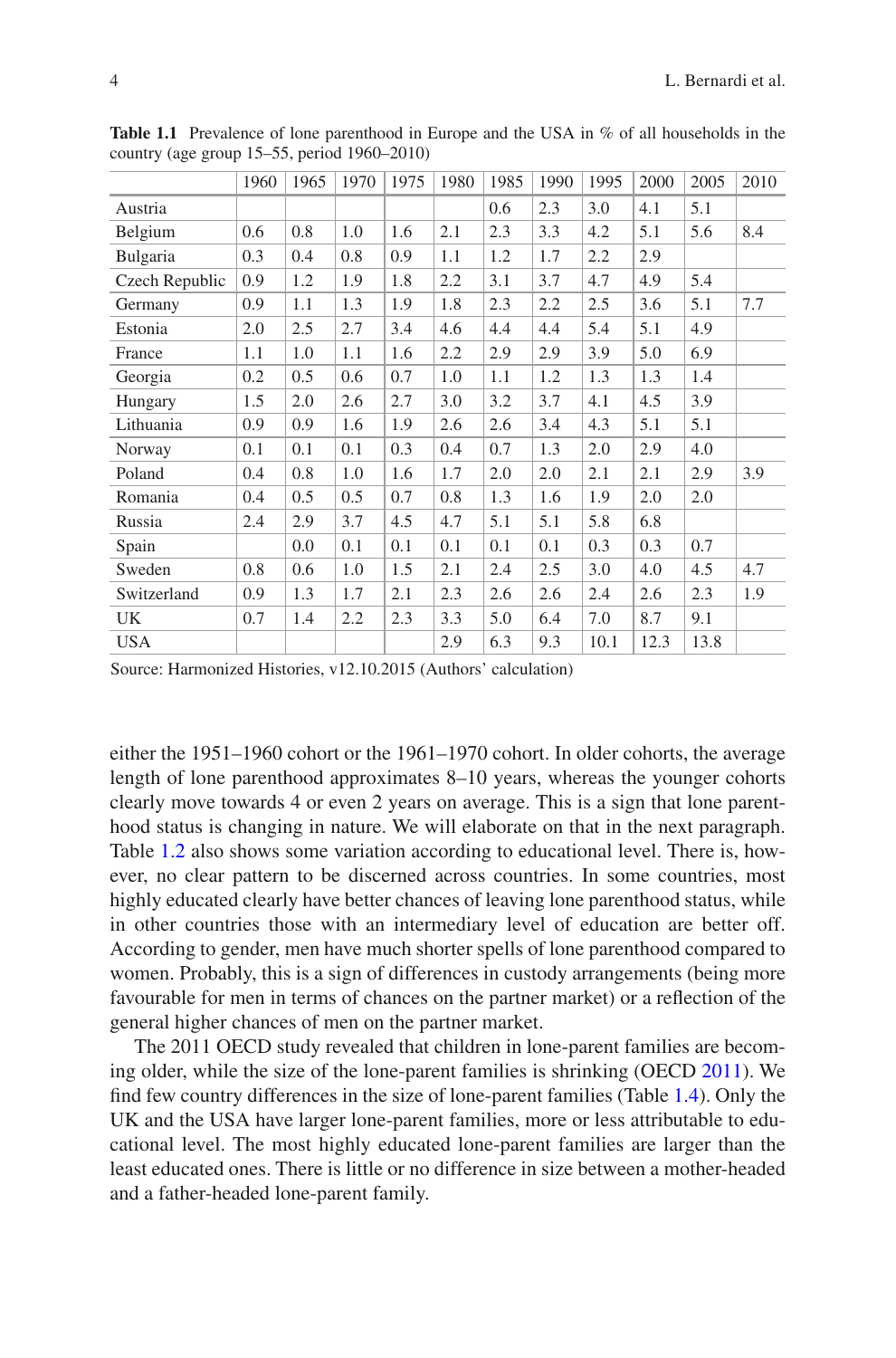|                   | Mean age at<br>first spell of | Length (in<br>years) of<br>first spell of |      | Length (in years)<br>of first spell of lone<br>parenthood, by |      | Length (in years)<br>of first spell of<br>lone parenthood, |       |       |
|-------------------|-------------------------------|-------------------------------------------|------|---------------------------------------------------------------|------|------------------------------------------------------------|-------|-------|
|                   | lone                          | lone                                      |      | educational level                                             |      | by gender                                                  |       |       |
| Country           | parenthood                    | parenthood                                | Low  | Medium                                                        | High | Man                                                        | Woman | $N^a$ |
| Austria           | 29.7                          | 4.53                                      | 5.00 | 4.45                                                          | 4.55 | 4.08                                                       | 4.63  | 419   |
| Belgium           | 33.6                          | 7.15                                      | 7.16 | 6.57                                                          | 7.87 | 7.52                                                       | 6.97  | 700   |
| Bulgaria          | 29.7                          | 6.98                                      | 6.83 | 7.17                                                          | 6.69 | 5.92                                                       | 7.35  | 492   |
| Czech<br>Republic | 31.8                          | 6.50                                      | 7.12 | 6.31                                                          | 6.67 | 5.28                                                       | 6.83  | 765   |
| Estonia           | 31.1                          | 6.04                                      | 6.06 | 6.01                                                          | 6.09 | 4.86                                                       | 6.17  | 1073  |
| France            | 34.0                          | 5.84                                      | 5.81 | 5.41                                                          | 6.37 | 4.46                                                       | 6.26  | 949   |
| Georgia           | 30.2                          | 9.10                                      | 7.95 | 10.05                                                         | 7.77 | 5.78                                                       | 9.83  | 199   |
| Germany           | 30.3                          | 5.06                                      | 5.46 | 4.99                                                          | 4.93 | 4.67                                                       | 5.22  | 1477  |
| Hungary           | 31.7                          | 6.53                                      | 6.79 | 6.25                                                          | 6.96 | 6.12                                                       | 6.64  | 1222  |
| Lithuania         | 32.7                          | 7.54                                      | 7.27 | 7.58                                                          | 7.76 | 5.29                                                       | 8.06  | 733   |
| Norway            | 30.9                          | 5.59                                      | 6.15 | 5.43                                                          | 5.36 | 5.35                                                       | 5.74  | 789   |
| Poland            | 33.2                          | 6.97                                      | 6.14 | 7.16                                                          | 7.46 | 6.45                                                       | 7.07  | 1125  |
| Romania           | 31.9                          | 6.74                                      | 8.20 | 6.93                                                          | 6.10 | 5.24                                                       | 7.21  | 465   |
| Russia            | 30.1                          | 7.02                                      | 6.83 | 6.94                                                          | 7.84 | 5.60                                                       | 7.23  | 1463  |
| Spain             | 31.5                          | 4.47                                      | 3.75 | 4.43                                                          | 3.53 | $\overline{\phantom{0}}$                                   | 4.47  | 74    |
| Sweden            | 32.8                          | 6.23                                      | 6.33 | 6.04                                                          | 6.99 | 6.63                                                       | 5.90  | 787   |
| Switzerland       | 31.1                          | 10.5                                      | 10.8 | 10.3                                                          | 10.8 | $\overline{\phantom{0}}$                                   | 10.5  | 812   |
| UK                | 33.1                          | 5.59                                      | 5.31 | 5.37                                                          | 6.02 | 4.99                                                       | 5.89  | 1522  |
| <b>USA</b>        | 26.3                          | 4.50                                      | 4.69 | 4.42                                                          | 4.35 | 4.97                                                       | 4.26  | 2235  |

<span id="page-4-0"></span>**Table 1.2** Occurrences of lone parenthood and length of the first occurrence in Europe, by education and sex (age group 15–55; cohorts 1921–1990)

a Respondents in the Harmonized Histories with at least 1 occurrence of lone parenthood between 15 and 55 years

#### **Life Course Trajectories of Lone Parents**

In the previous paragraph, we demonstrated that the average length of the first spell of lone parenthood differs across countries. In this paragraph, we further concentrate on lone parenthood in a life course perspective. Seldom, the dynamic nature of lone parenthood has been shown in cross-country overviews. The prevalence of lone parents in comparative studies usually suggests an instantaneous view on the share of lone parents in one single country. Life course analyses reveal that over time, lone parenthood is a transitionary state, with adults being active on the partner market and successfully engaging in new relationships.

In Table [1.5,](#page-7-0) we provide more insight in the household composition of lone parents, 1 year before entering lone parenthood and 1 year after exiting this state. Not surprisingly, most lone parents were either married or cohabiting before a relational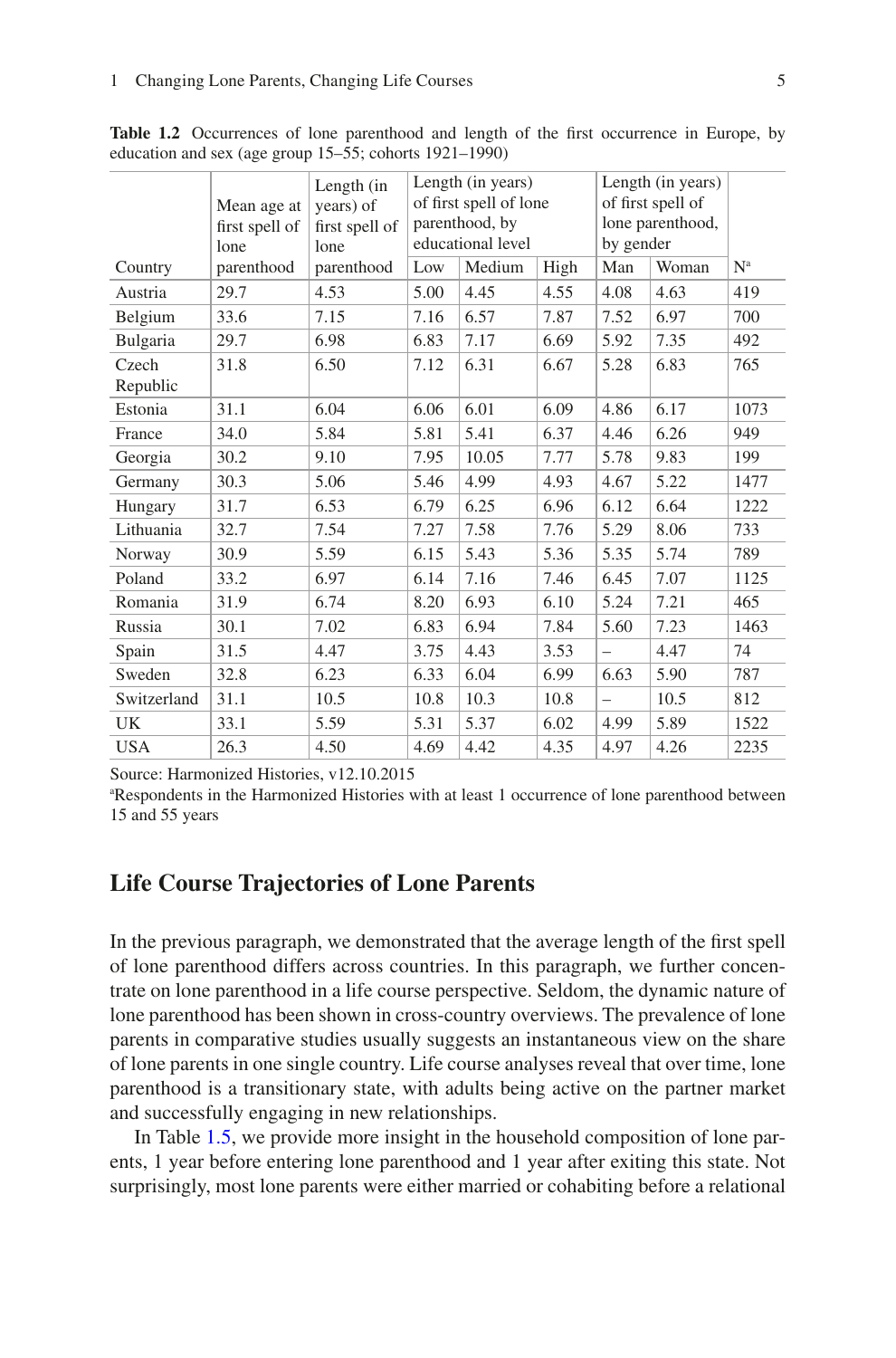|                |       | $1921 -$ | $1931-$ | $1941-$ | $1951-$ | $1961-$ | $1971-$ | $1981 -$ |
|----------------|-------|----------|---------|---------|---------|---------|---------|----------|
|                | Total | 1930     | 1940    | 1950    | 1960    | 1970    | 1980    | 1990     |
| Austria        | 4.53  |          |         |         |         | 4.9     | 4.1     | 2.8      |
| Belgium        | 7.15  | 4.5      | 9.5     | 8.9     | 8.4     | 6.9     | 4.9     | 3.0      |
| Bulgaria       | 6.98  | 8.6      | 9.2     | 7.8     | 8.1     | 6.9     | 4.8     | 3.6      |
| Czech Republic | 6.5   | 6.0      | 7.2     | 7.7     | 7.3     | 6.2     | 4.1     | 2.1      |
| Estonia        | 6.04  | 6.9      | 6.5     | 6.8     | 6.8     | 5.3     | 3.6     | 2.0      |
| France         | 5.84  | 9.9      | 7.4     | 6.0     | 6.7     | 5.2     | 3.3     | 1.9      |
| Georgia        | 9.1   | 12.0     | 9.3     | 12.5    | 9.5     | 9.2     | 5.8     | 3.7      |
| Germany        | 5.06  | 10.6     | 8.6     | 6.6     | 6.7     | 5.8     | 4.8     | 3.0      |
| Hungary        | 6.53  | 7.8      | 6.6     | 7.2     | 7.1     | 6.2     | 3.6     | 3.2      |
| Lithuania      | 7.54  | 7.4      | 8.8     | 9.0     | 8.1     | 7.3     | 4.3     | 2.5      |
| Norway         | 5.59  | 2.5      | 9.6     | 5.4     | 7.3     | 5.7     | 4.1     | 2.7      |
| Poland         | 6.97  | 11.5     | 7.4     | 9.3     | 8.4     | 6.8     | 4.1     | 2.3      |
| Romania        | 6.74  | 10.3     | 7.7     | 7.7     | 7.2     | 5.9     | 4.1     | 2.0      |
| Russia         | 7.02  | 8.0      | 8.5     | 8.9     | 7.4     | 6.3     | 4.0     | 2.2      |
| Spain          | 4.47  | 7.0      | 13.5    | 6.0     | 6.0     | 4.1     | 3.0     | 2.5      |
| Sweden         | 6.23  |          | 10.9    | 7.9     | 7.3     | 5.8     | 3.7     | 2.9      |
| Switzerland    | 10.50 |          | 12.5    | 12.5    | 13.2    | 9.1     | 6.5     | 3.8      |
| UK             | 5.59  | 6.9      | 6.4     | 6.1     | 6.3     | 5.3     | 3.9     | 2.1      |
| <b>USA</b>     | 4.5   |          |         |         |         | 5.9     | 4.0     | 2.4      |

<span id="page-5-0"></span>**Table 1.3** Length (in years) of first spell of lone parenthood, by birth cohorts (age group 15–55)

Source: Harmonized Histories, v12.10.2015. The data on the two youngest groups of cohorts may be resulting from important right censoring

breakup that left them alone with the children. Countries showing higher rates of cohabitation like Norway and Sweden also generate more lone parents from that state. Only Spain seems to be a peculiar exception to this rule: The vast majority of lone parents were cohabiting before lone parenthood, while Spain is known for very high marriage rates. A possible explanation of this outlier might be some kind of stigma that is associated with cohabitation preventing lone parents from being 'included' in the parental home after a breakup. Chambaz ([2001\)](#page-22-0) showed that Spain has higher rates of 'included' lone parenthood. Because these lone parents are masked in our analyses, we might find a statistical artefact here when stigma indeed prevents adult children returning home after a breakup. The first and third columns in Table [1.5](#page-7-0) show the prevalence of married or cohabiting partners without children turning into lone parents 1 year later. These refer to a relational breakup of pregnant women which may give an indication of unwanted pregnancies. These rates are typically higher among cohabiters than in marriages. The last column in the table shows adults who become parents outside a relationship. The data are unclear about the exact singleness status 1 year before lone parenthood. We do not observe marriage or cohabitation in the data, but they might represent deliberately single parents or living-apart-together (LAT) relationships. We do not possess any information to make the distinction between these two.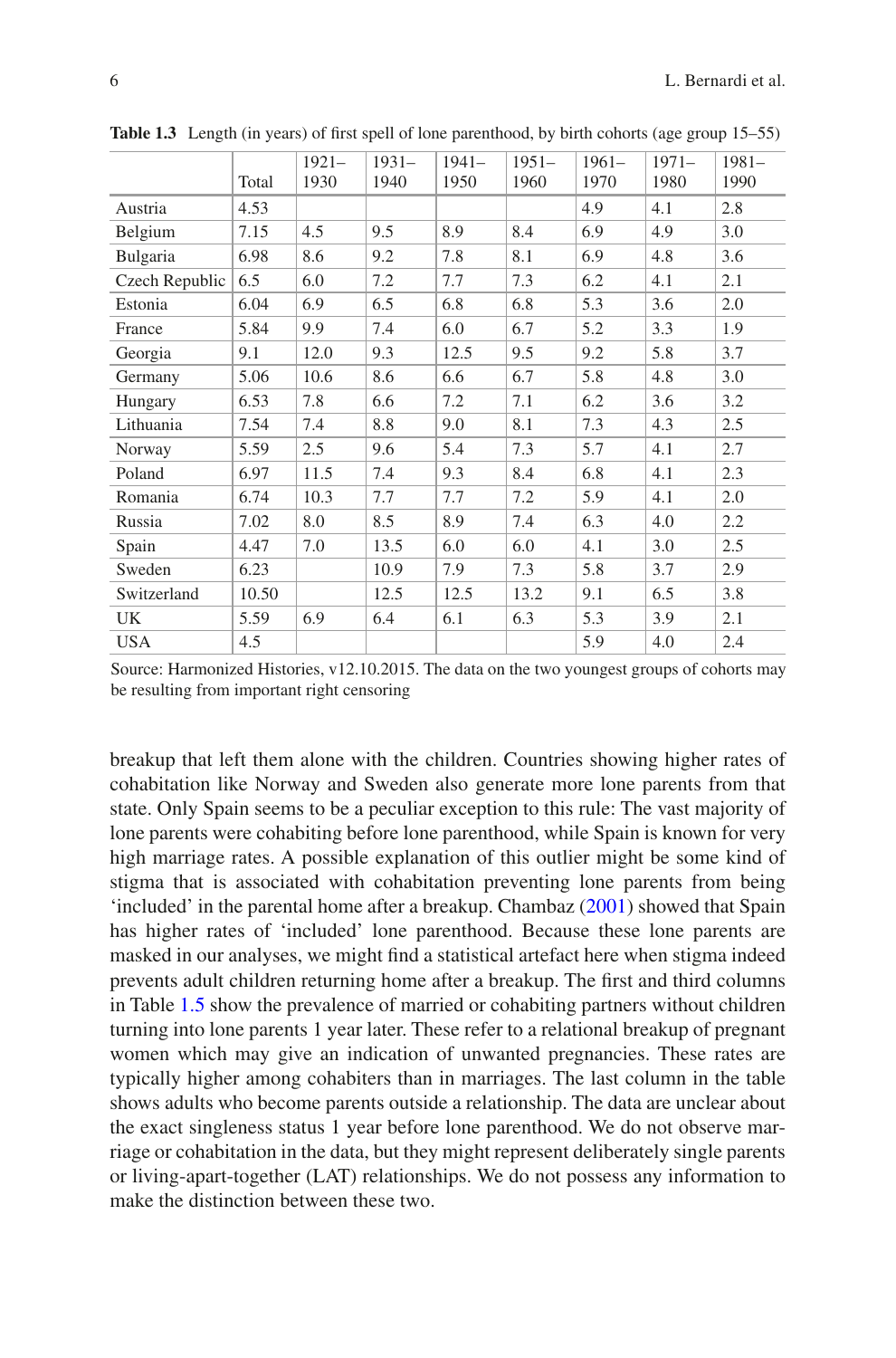|                   | Mean number<br>of children<br>during 1st occ.<br>of lone parent<br>between age |      | Mean number of children<br>during 1st occ. of lone parent<br>between age 15 and 55 |      | Mean number of<br>children during<br>1st occ. of lone<br>parent between<br>age 15 and 55 |       |      |
|-------------------|--------------------------------------------------------------------------------|------|------------------------------------------------------------------------------------|------|------------------------------------------------------------------------------------------|-------|------|
| Country           | 15 and 55                                                                      | Low  | Medium                                                                             | High | Man                                                                                      | Woman | Na   |
| Austria           | 1.42                                                                           | 1.45 | 1.37                                                                               | 1.62 | 1.31                                                                                     | 1.44  | 419  |
| Belgium           | 1.41                                                                           | 1.48 | 1.36                                                                               | 1.40 | 1.44                                                                                     | 1.40  | 700  |
| Bulgaria          | 1.23                                                                           | 1.08 | 1.21                                                                               | 1.37 | 1.25                                                                                     | 1.22  | 492  |
| Czech<br>Republic | 1.36                                                                           | 1.27 | 1.34                                                                               | 1.47 | 1.30                                                                                     | 1.37  | 765  |
| Estonia           | 1.30                                                                           | 1.27 | 1.32                                                                               | 1.31 | 1.28                                                                                     | 1.31  | 1073 |
| France            | 1.41                                                                           | 1.38 | 1.37                                                                               | 1.49 | 1.38                                                                                     | 1.42  | 949  |
| Georgia           | 1.19                                                                           | 1.14 | 1.16                                                                               | 1.62 | 1.42                                                                                     | 1.13  | 199  |
| Germany           | 1.47                                                                           | 1.37 | 1.45                                                                               | 1.69 | 1.37                                                                                     | 1.51  | 1477 |
| Hungary           | 1.34                                                                           | 1.32 | 1.31                                                                               | 1.42 | 1.38                                                                                     | 1.33  | 1222 |
| Lithuania         | 1.24                                                                           | 1.18 | 1.24                                                                               | 1.34 | 1.28                                                                                     | 1.23  | 733  |
| Norway            | 1.39                                                                           | 1.35 | 1.42                                                                               | 1.37 | 1.38                                                                                     | 1.39  | 789  |
| Poland            | 1.31                                                                           | 1.15 | 1.32                                                                               | 1.46 | 1.27                                                                                     | 1.31  | 1125 |
| Romania           | 1.27                                                                           | 1.00 | 1.22                                                                               | 1.41 | 1.40                                                                                     | 1.23  | 465  |
| Russia            | 1.15                                                                           | 1.12 | 1.18                                                                               | 1.18 | 1.20                                                                                     | 1.14  | 1463 |
| Spain             | 1.38                                                                           | 1.50 | 1.21                                                                               | 1.53 | $\overline{\phantom{0}}$                                                                 | 1.38  | 74   |
| Sweden            | 1.41                                                                           | 1.38 | 1.40                                                                               | 1.50 | 1.37                                                                                     | 1.43  | 787  |
| Switzerland       | 1.27                                                                           | 1.3  | 1.28                                                                               | 1.2  |                                                                                          | 1.27  | 812  |
| UK                | 1.66                                                                           | 1.62 | 1.66                                                                               | 1.78 | 1.64                                                                                     | 1.67  | 1522 |
| <b>USA</b>        | 1.71                                                                           | 1.60 | 1.70                                                                               | 1.86 | 1.70                                                                                     | 1.71  | 2235 |

<span id="page-6-0"></span>**Table 1.4** Number of children in lone-parent families in Europe, by education and sex (age group)  $15 - 55$ 

a Respondents in the Harmonized Histories with at least 1 occurrence of lone parenthood between 15 and 55 years

Leaving the lone parenthood status goes in two pathways. First, the lone parent re-partners by entering marriage or cohabitation. Again, Sweden, Norway, and the USA show much higher rates of cohabitation than marriage. Overall, in most countries, new relationships are more often cohabitations than marriages. Only in Hungary do we see a very high remarriage rate among lone parents. The second route out of lone parenthood occurs when the parent no longer has children in the household. This could indicate a change in the custody arrangement, but it might as well be an empty nest. Again, the data do not allow us to make this distinction. As Table [1.4](#page-6-0) has shown fairly high average ages of lone parents, we assume that most lone parents exit their lone parenthood status when the last child becomes independent.

The last analysis (Table [1.6\)](#page-8-0) further elaborates on lone parents' chances to re-partner. Using Kaplan-Meier estimates, we describe the patterns and tempo of re-partnering among lone parents. This analysis shows that re-partnering occurs at a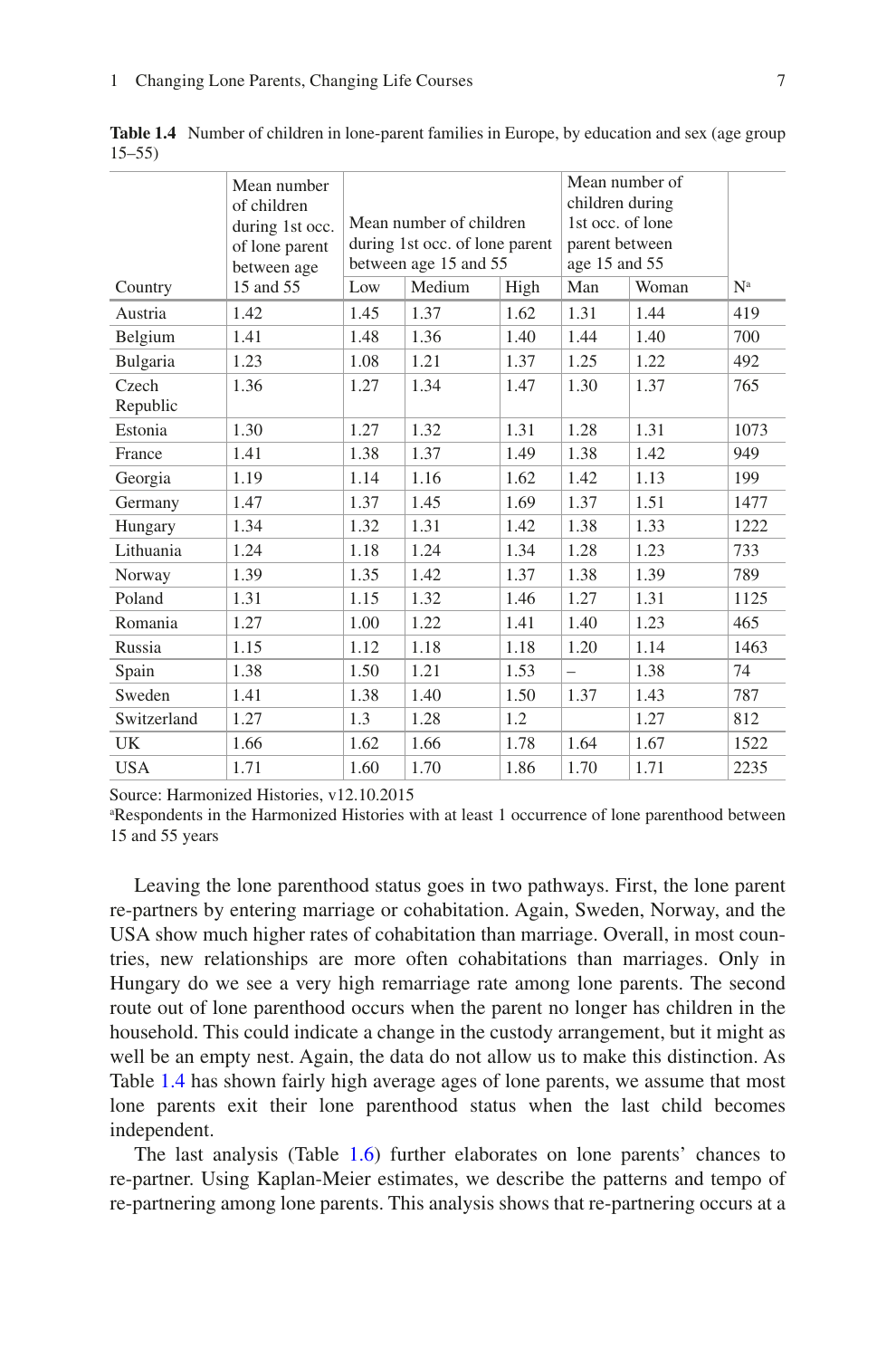|                | In Marriage - No                                      | In Marriage- | Cohabitaton | In Marriage- | Single No |
|----------------|-------------------------------------------------------|--------------|-------------|--------------|-----------|
|                | children                                              | Children     | No Children | Children     | Children  |
|                | Status 1 year before lone parenthood (1st occ.)       |              |             |              |           |
| Austria        | 0.5                                                   | 52.1         | 6.5         | 33.5         | 7.5       |
| Belgium        | 0.9                                                   | 50.4         | 3.0         | 19.5         | 25.5      |
| Bulgaria       | 2.3                                                   | 73.6         | 3.1         | 15.5         | 5.6       |
| Czech Republic | 2.8                                                   | 79.3         | 1.5         | 12.0         | 4.3       |
| Estonia        | 1.8                                                   | 71.0         | 3.5         | 21.6         | 2.2       |
| France         | 1.2                                                   | 53.5         | 3.2         | 37.1         | 4.9       |
| Georgia        | 2.5                                                   | 57.1         | 6.1         | 31.3         | 3.0       |
| Germany        | 1.5                                                   | 45.1         | 5.7         | 37.1         | 10.6      |
| Hungary        | 3.0                                                   | 77.9         | 1.6         | 9.8          | 7.6       |
| Lithuania      | 1.4                                                   | 83.9         | 2.3         | 8.5          | 3.9       |
| Norway         | 0.0                                                   | 1.3          | 5.9         | 81.1         | 11.6      |
| Poland         | 1.7                                                   | 81.9         | 3.1         | 10.6         | 2.6       |
| Romania        | 2.2                                                   | 77.6         | 3.0         | 14.4         | 2.6       |
| Russia         | 3.4                                                   | 73.1         | 4.1         | 14.3         | 5.0       |
| Spain          | 0.0                                                   | 2.9          | 11.8        | 80.9         | 4.4       |
| Sweden         | 0.0                                                   | 1.6          | 3.3         | 83.3         | 11.8      |
| UK             | 0.6                                                   | 68.6         | 2.1         | 21.7         | 7.0       |
| <b>USA</b>     | 2.2                                                   | 38.1         | 7.7         | 41.4         | 10.7      |
|                | Status 1 year <i>after</i> lone parenthood (1st occ.) |              |             |              |           |
| Austria        | 0.4                                                   | 12.6         | 0.4         | 77.0         | 9.6       |
| Belgium        | 0.9                                                   | 6.8          | 0.9         | 43.6         | 47.7      |
| Bulgaria       | 1.3                                                   | 13.0         | 4.0         | 29.9         | 51.8      |
| Czech Republic | 1.1                                                   | 19.3         | 1.9         | 31.4         | 46.3      |
| Estonia        | 0.5                                                   | 19.0         | 1.8         | 43.0         | 35.7      |
| France         | 0.5                                                   | 7.4          | 3.2         | 40.7         | 48.1      |
| Georgia        | 0.8                                                   | 13.9         | 3.1         | 15.4         | 66.9      |
| Germany        | 0.5                                                   | 11.8         | 1.0         | 64.5         | 22.0      |
| Hungary        | 1.4                                                   | 31.1         | 1.4         | 24.6         | 41.4      |
| Lithuania      | 1.4                                                   | 14.0         | 2.0         | 21.6         | 60.9      |
| Norway         | 0.4                                                   | 7.3          | 1.3         | 69.6         | 21.3      |
| Poland         | 1.6                                                   | 15.8         | 1.8         | 20.3         | 60.5      |
| Romania        | 1.7                                                   | 22.7         | 1.7         | 20.7         | 53.2      |
| Russia         | 0.8                                                   | 18.3         | 1.7         | 35.9         | 43.3      |
| Spain          | 0.0                                                   | 14.9         | 4.3         | 51.1         | 29.8      |
| Sweden         | 0.4                                                   | 7.8          | 2.3         | 65.0         | 24.6      |
| Switzerland    | 1.6                                                   | 20.4         | 6.8         | 37.9         | 33.3      |
| UK             | 0.3                                                   | 24.2         | 1.1         | 46.6         | 27.9      |
| <b>USA</b>     | 0.6                                                   | 22.7         | 1.6         | 69.1         | 6.0       |

<span id="page-7-0"></span>Table 1.5 Status of lone parents 1 year before entry and 1 year after exit (age group 15–55)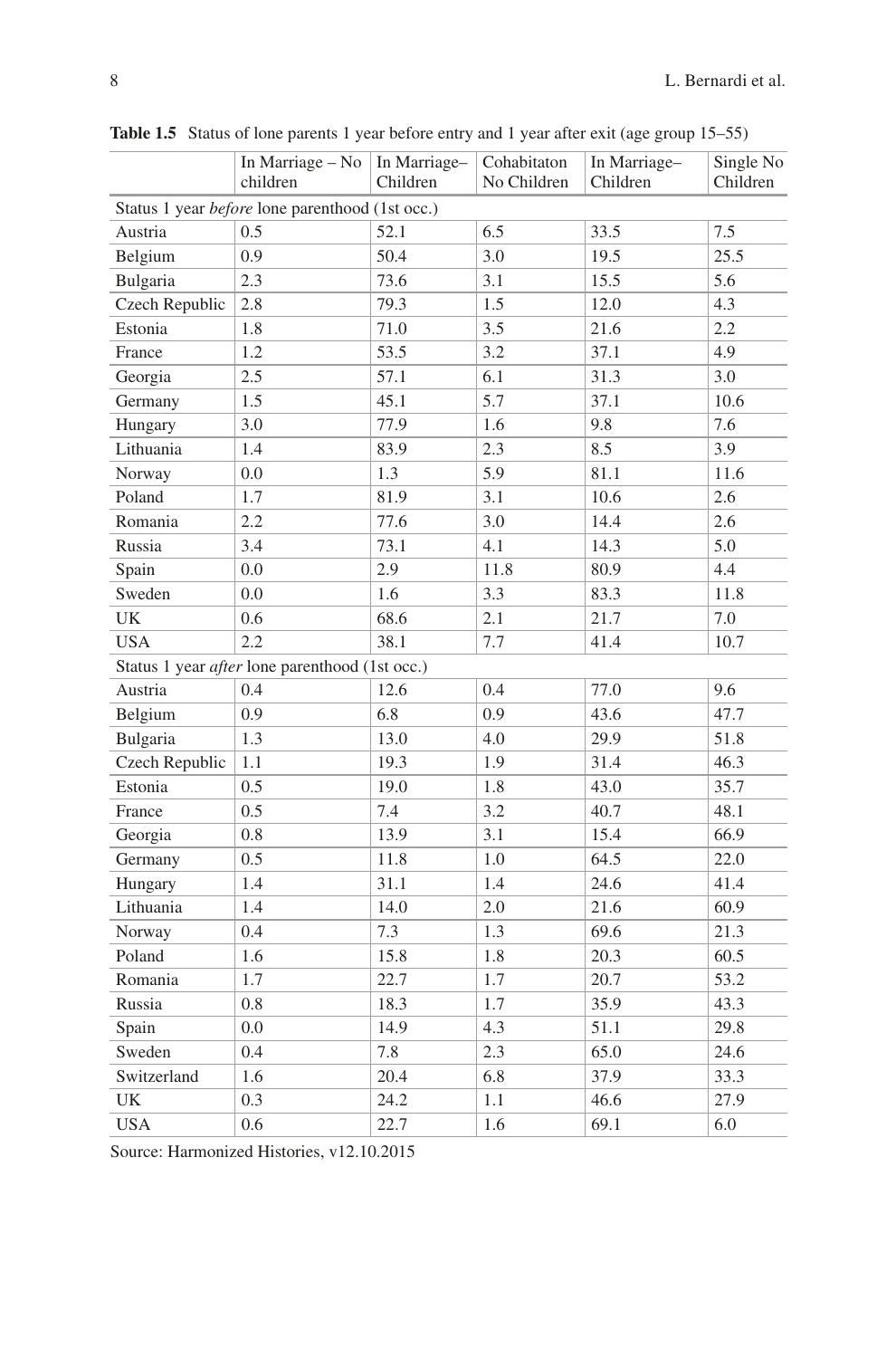|                   |                        |                |                 |           | Product-limit re-partnering |        |         |                 |                |
|-------------------|------------------------|----------------|-----------------|-----------|-----------------------------|--------|---------|-----------------|----------------|
|                   | Years to re-partnering |                |                 | estimates |                             |        |         |                 |                |
|                   | 1st<br>Quartile        | Median         | 3rd<br>Ouartile | 1 year    | 2 year                      | 5 year | 10 year | No of<br>events | No<br>censored |
| Austria           | 2                      | 6              | 14              | 16.7%     | 29.5%                       | 49.8%  | 69.6%   | 216             | 180            |
| Belgium           | 2                      | $\overline{4}$ | 14              | 18.9%     | 31.6%                       | 53.3%  | 71.9%   | 230             | 136            |
| Bulgaria          | $\overline{4}$         | 10             |                 | 11.9%     | 19.4%                       | 34.7%  | 52.1%   | 145             | 191            |
| Czech<br>Republic | $\overline{2}$         | 6              | 16              | 15.9%     | 26.2%                       | 47.3%  | 68.0%   | 289             | 227            |
| Estonia           | $\overline{2}$         | $\overline{4}$ | 9               | 21.9%     | 34.7%                       | 62.1%  | 79.8%   | 561             | 200            |
| France            | $\overline{2}$         | 7              | 16              | 16.8%     | 26.4%                       | 42.2%  | 59.3%   | 321             | 328            |
| Georgia           | 5                      | 11             |                 | $4.5\%$   | 14.6%                       | 30.8%  | 47.9%   | 43              | 69             |
| Germany           | $\overline{2}$         | 4              | 9               | 20.1%     | 32.6%                       | 60.4%  | 78.8%   | 612             | 299            |
| Hungary           | $\mathfrak{2}$         | 5              | 13              | 16.1%     | 27.7%                       | 53.2%  | 71.5%   | 538             | 303            |
| Lithuania         | 3                      | 11             |                 | 12.4%     | 21.1%                       | 35.2%  | 49.9%   | 195             | 234            |
| Norway            | $\overline{2}$         | 5              | 13              | 18.0%     | 31.4%                       | 53.6%  | 71.7%   | 753             | 478            |
| Poland            | $\overline{2}$         | 6              |                 | 13.6%     | 26.9%                       | 45.9%  | 59.2%   | 365             | 325            |
| Romania           | 1                      | 3              | 6               | 33.2%     | 49.5%                       | 74.4%  | 94.6%   | 313             | $\Omega$       |
| Russia            | $\mathfrak{2}$         | 5              |                 | 17.5%     | 30.6%                       | 50.4%  | 65.4%   | 163             | 117            |
| Spain             | $\overline{2}$         | 6              | 13              | 16.8%     | 25.9%                       | 49.2%  | 70.3%   | 623             | 364            |
| Sweden            | $\overline{2}$         | 5              | 9               | 18.3%     | 36.1%                       | 56.7%  | 83.1%   | 33              | 27             |
| UK                | 2                      | 3              | 6               | 22.5%     | 40.7%                       | 73.6%  | 92.9%   | 435             | $\theta$       |
| <b>USA</b>        | $\mathfrak{2}$         | 6              | 12              | 14.0%     | 25.3%                       | 48.4%  | 69.6%   | 1135            | 1027           |

<span id="page-8-0"></span>**Table 1.6** Timing of re-partnering of lone parents, by country (age group 15–55)

much slower speed in Eastern European countries like Bulgaria, Georgia, Lithuania, and Russia. Other Eastern European countries like Estonia and Romania show particularly quick re-partnering routes. Also, Germany and the UK have partner markets that make it easier for lone parents to re-enter a new cohabitation or marriage. For a majority of lone parents throughout Europe, living alone with children is a state that takes at most 5 years. In almost all countries included in our analyses, we see that half of the population of lone parents re-partners within 5 years, and in a majority of countries, almost three-quarters of lone parents exit the status within 10 years. Of course, the prevalence of empty nests in this 5- to 10-year period increases dramatically, as not only lone parents but also their children age (and partner) during this period.

# **Challenging Life Domains for Lone Parents: Poverty, Work, and Health**

Even though the lone parenthood state is often a transitory state in the life course, it interferes severely in many life domains. Many studies have pictured the short- and long-term consequences of becoming a lone parent. In this section, we give an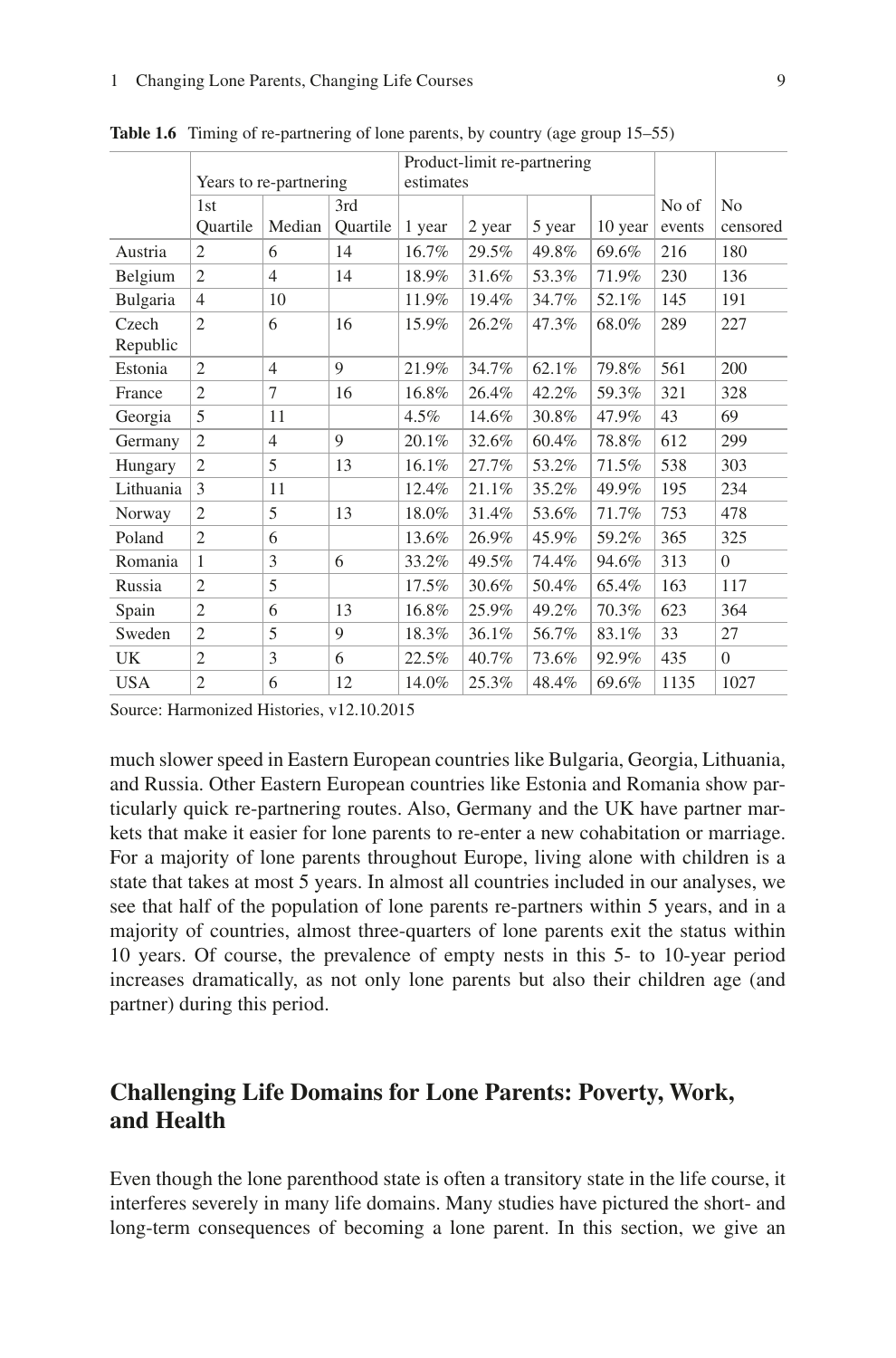overview of the field by focusing on lone parents' work trajectories, health outcomes, poverty risks, and the implication of migration for lone parenthood. This overview only targets the lone parents themselves. In the next paragraph, we expand our overview to the children of lone parents because being a lone parent automatically involves dependent children.

#### *Work Trajectories*

Work, care, and income are a triangle of intertwined influences and dependencies that are difficult to see completely independent from each other. In this and the next two paragraphs, we will summarize the main findings of this complex equilibrium. We will do so from an individual perspective since the institutional influence on work and care is discussed in paragraph 7.

As lone parents are predominantly women, the research on employment patterns of lone parents focuses on female labour participation. Men, whether single, married, or lone parent, show consistently successful and stable employment histories and are therefore left out of most studies. In general, there is an increase in the female labour market participation across OECD countries. In most countries, the employment rate surpasses 60% (OECD [2011\)](#page-24-1). Scandinavian countries are well above this average, while the UK is characterized by a rather low employment rate among lone parents (especially lone mothers) (Millar and Rowlingson [2001](#page-23-2)). The UK shows a double outlier position, as the country has not only lower rates compared to other countries but also shows an employment gap within the country compared to employment rates of married women (Gregg and Harkness [2003](#page-22-2)). A caveat on these rates, however, is that even though single mothers in many countries have higher employment rates, they do more part-time work than mothers in partnership or childless single women (Ruggeri and Bird [2014\)](#page-24-3).

The presence of lone mothers on the labour market has been shown to be highly selective. First, lone mothers are more likely to be less educated leading to trajectories in lower-skilled and worse-paid jobs (Stewart [2009;](#page-24-4) Zagel [2014;](#page-24-5) Zhan and Pandey [2004\)](#page-24-6). Being stuck in the lower-skilled and lower-paid jobs also implies an increase in what Bauman [\(2002](#page-21-2)) calls the hidden costs of employment: increased financial costs for childcare, higher transportation costs, and a decrease in available hours for direct household needs. Second, the household composition itself plays a role. The higher the number of children and the younger these children are, the less likely a lone mother will be to work. The effect is found consistently in the literature and is plausible. The more children there are and the younger the children, the more the time budget of the lone mother is constrained (Drobnic [2000;](#page-22-3) Hancioglu and Hartmann [2012](#page-23-3)). Both the costs for young children not going to kindergarten or school and the costs for an increasing number of children in the household are a significant burden to the labour supply of lone mothers. Third, life course researchers also point to the moment in the life course where lone parenthood occurs. Both finding or keeping one's job is more difficult when experiencing lone motherhood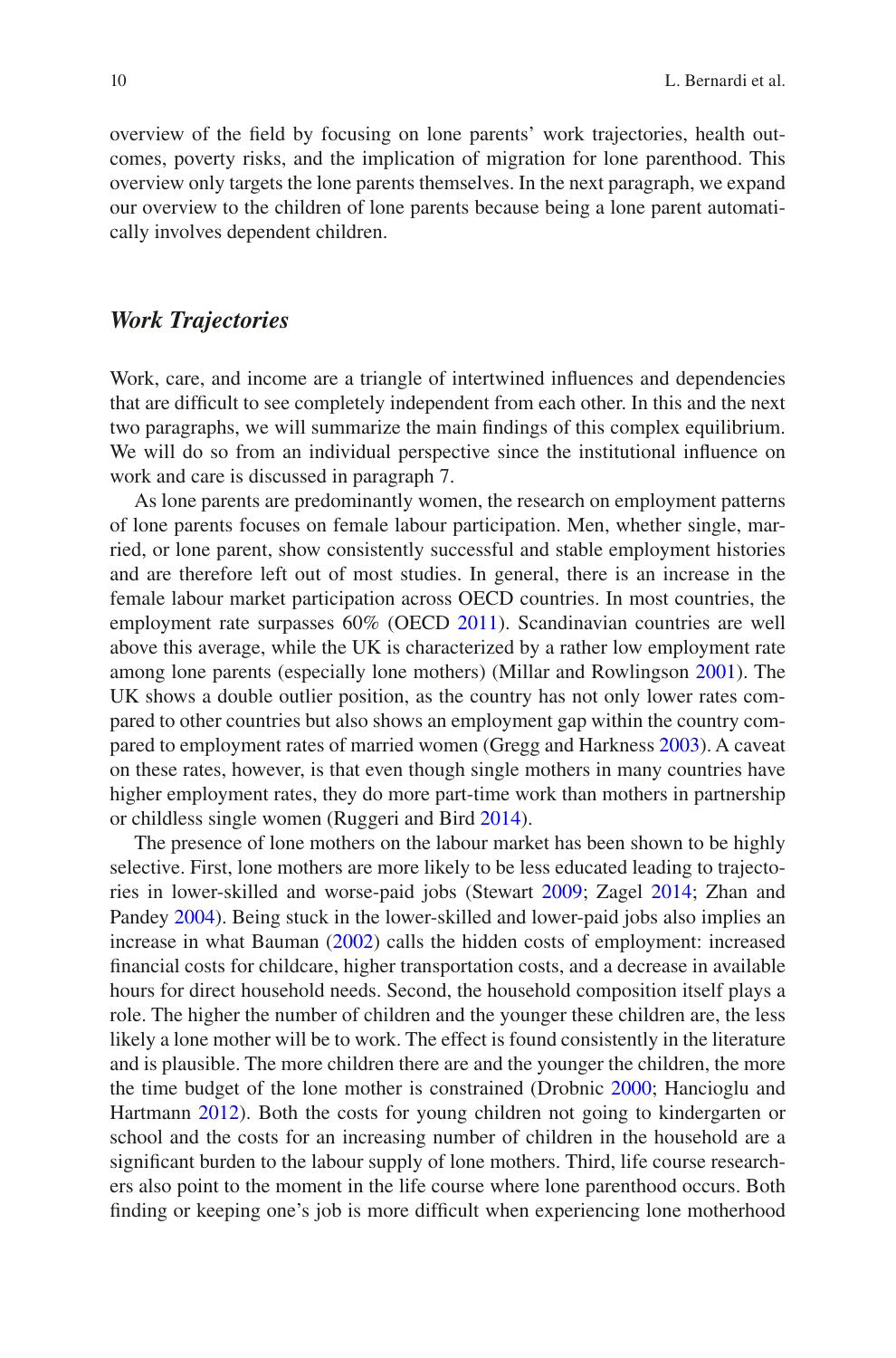at a young age than when experiencing lone motherhood at middle age (Chevalier et al. [2003\)](#page-22-4). Fourth, social benefits like single-parent allowances also turn out to have a negative effect on the labour supply of lone mothers. As the financial burden after the breakup is softened, women are less encouraged to increase their labour supply (van Damme et al. [2009](#page-24-7)).

Following the work of Hakim ([2000\)](#page-23-4) on preferences of women for work or care, several authors have looked into the issue of whether it is the preferences or attitudes of women that keep them off the labour market. These authors call attention to the cultural dimension of labour supply instead of focusing only on the structural and institutional factors (Gingerbread [2012](#page-22-5)). One prominent response to Hakim's criticized typology is worked out by Bell et al. [\(2005](#page-21-3)). They position labour market decision on two axes: (1) a work orientation axis and (2) a parental care orientation axis. This double approach shows that women can have both high aspirations on the labour market and high aspirations to care, which was impossible in Hakim's typology. They also construct the typology with a dynamic perspective, as aspirations can change over the life course. A more recent study by Boeckmann et al. ([2014\)](#page-21-4) confirms the importance of looking at cultural norms regarding maternal employment in addition to individual and system characteristics.

#### *Poverty*

Probably one of the firmest associations of lone parenthood in both policy circles and in academia is that with poverty. There is a huge amount of evidence that the state of lone parenthood is associated with poverty. One of the most comprehensive overviews by the OECD ([2011\)](#page-24-1) shows poverty rates among lone parents ranging from less than 10% to over 40%. The lowest poverty rates are found in the Scandinavian countries (Sweden and Denmark), while the highest numbers come from the US, Australia, and Canada. In Europe, high poverty figures are also found in Spain, Germany, Estonia, the UK, and Ireland. The main foci in the research on how to tackle these extraordinary poverty figures among lone parents are either on income taxes (Brady and Burroway [2010;](#page-21-5) Heuveline et al. [2003](#page-23-5)) or on transfers and family policies (Maldonado and Nieuwenhuis [2015;](#page-23-6) Van Lancker et al. [2015\)](#page-24-8). From both perspectives, results suggest that universal transfers are more effective for lone parents than measures targeting them as a specific group (Brady and Burroway [2010;](#page-21-5) Chzhen and Bradshaw [2012](#page-22-6); Maldonado and Nieuwenhuis [2015](#page-23-6)).

Many factors that explain this increase poverty risk have already been documented. On the one hand, factors associated with work potential (see section ["Parenting](#page-13-0)") like low-paid jobs and part-time work contribute to an increase in poverty risk. On the other, family-related factors like large families or families with young children and low human capital also contribute to the risk of poverty for lone parents. Also, inadequate payment of child support by the ex-spouse deprives lone parents of necessary sources of income (Zhan and Pandey [2004\)](#page-24-6). It shows the close interrelation between labour market participation and poverty across countries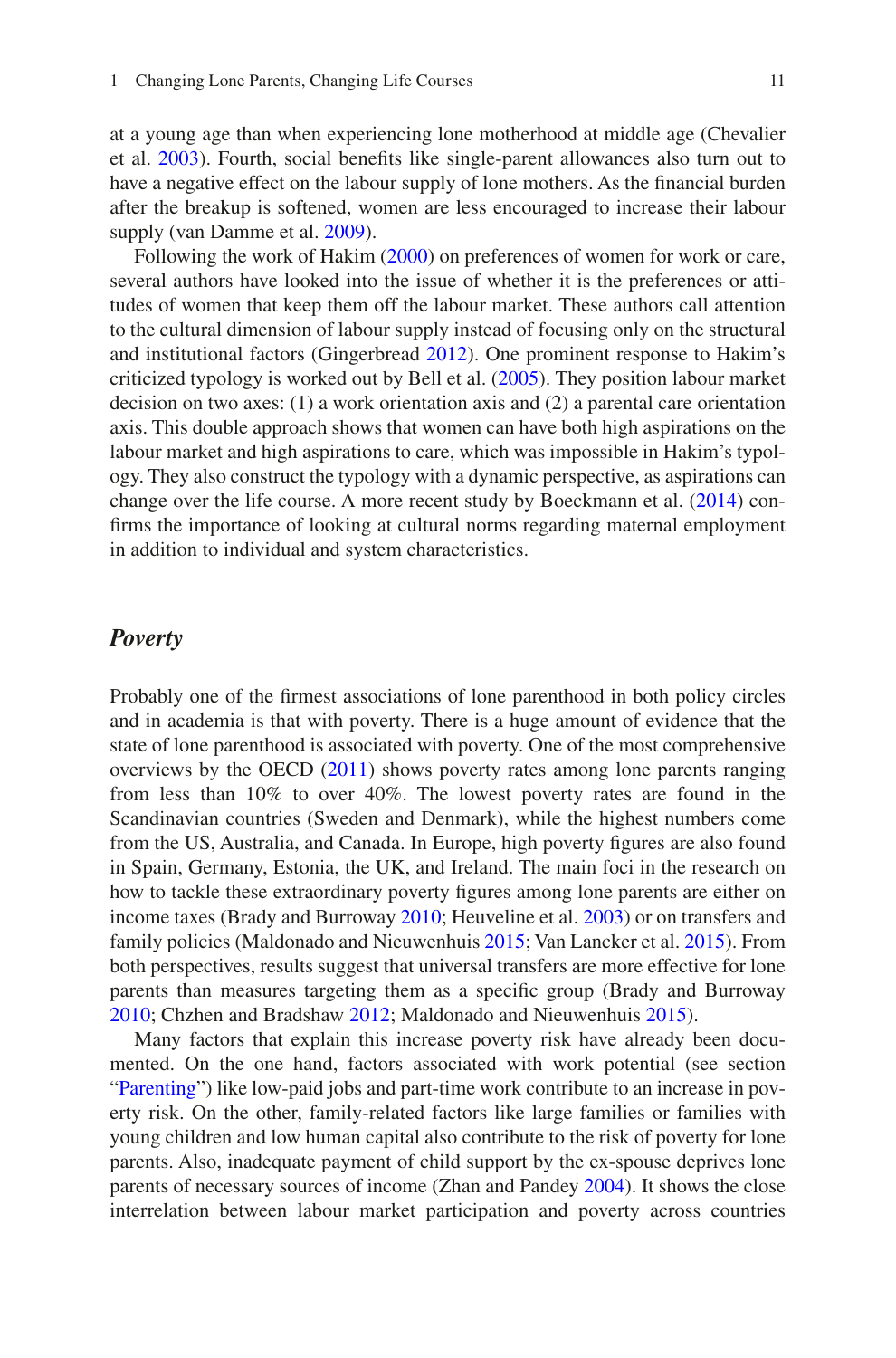(Maldonado and Nieuwenhuis [2015](#page-23-6); Ritakallio and Bradshaw [2006\)](#page-24-9). Again, life course researchers have pointed to the dynamic nature of this phenomenon. Placing the poverty risk in a life course framework showed the accumulated disadvantage of more vulnerable social groups (less educated, precariously employed, in bad health) and the reinforcing character of episodes of lone parenthood therein (Tsakloglou and Papadopoulos [2002](#page-24-10); Vandecasteele [2010](#page-24-11), [2011](#page-24-12)).

#### *Health Trajectories*

The association between poverty or social inequality and (bad) health conditions has received firm empirical evidence (e.g., Mackenbach et al. [2008](#page-23-7)). As the association between lone parenthood and poverty is quite firm, it comes as no surprise that health issues are also correlated with the state of lone parenthood. Evidence has been found for both worse general health conditions (Whitehead et al. [2000](#page-24-13)) and increases in mental health issues (Crosier et al. [2007\)](#page-22-7). The central question in this respect is whether the impoverished background of many lone parents is the main reason for the bad health or the status of lone parent as such is responsible for the worse health conditions (Benzeval [1998\)](#page-21-6). The first link is documented elaborately in the literature on health inequalities and will not be discussed here. Intrinsic reasons for worse health among lone parents are predominantly related to the stress that accompanies the status of lone parent. The combination of work and care for children in a single headed household is much harder, leading to more stress and health issues. In addition, a lack of social support from the (decreased) social network adds to the strain of being lone parent (Cairney et al. [2003](#page-22-8)).

More recently, much attention went to the buffering influence of welfare states in the association between lone parenthood and health on the one hand and the changes in such association over time on the other hand (and its relatedness to economic crises). In three Swedish studies, the temporal shift in health outcomes was put under scrutiny (Burstrom et al. [1999](#page-21-7); Fritzell and Burstrom [2006](#page-22-9); Fritzell et al. [2007\)](#page-22-10). The studies showed the emergence of lone parents as a vulnerable social group during the nineties and the first decade of the new century. Economic strain is increasingly associated with the worse health conditions of lone parents, even though the Swedish welfare state intervenes substantially. In follow-up comparisons between Sweden, Britain, and Italy, economic conditions turned out to be less important as a main factor to explain bad health, but the synergy between lone motherhood and non-employment turned out to be a highly important mediation factor (Burstrom et al. [2010;](#page-22-11) Fritzell et al. [2012](#page-22-12); Whitehead et al. [2000](#page-24-13)). The comparative study revealed influences of both policy regimes and a country's culture and tradition. Lone mothers in this respect are considered a 'litmus' test of the interface between family policy systems and health (Burstrom et al. [2010\)](#page-22-11). When extending the number of countries, regional health inequalities appear throughout Europe with CEE countries reporting the worse health conditions for all (lone and cohabiting) mothers, while the Anglo-Saxon regime negatively influenced self-rated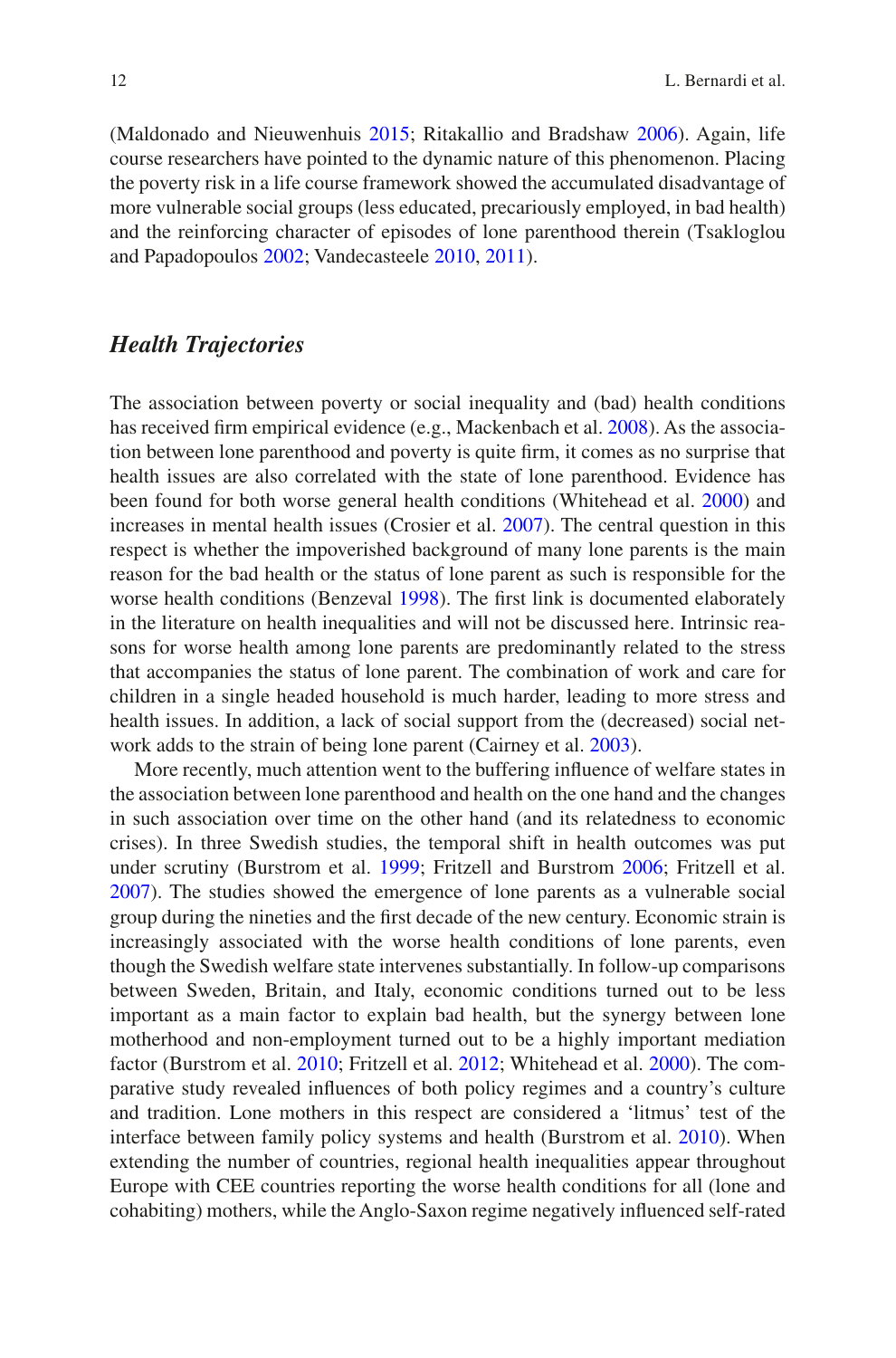health of lone mothers and Bismarckian welfare regimes showing a more devastating effect on mental health of lone mothers (Van de Velde et al. [2014\)](#page-24-14).

#### *Migration and Lone Parenthood*

While there is growing interest in the union behaviour of immigrants (Huschek et al. [2010;](#page-23-8) Kalter and Schroedter [2010;](#page-23-9) de Valk and Milewski [2011](#page-22-13)), little is known about their family structure. In particular, differences between immigrants and natives in the prevalence and incidence of lone parenthood and the consequences of such differences for immigrants' life courses are little investigated.

This state of the art is possibly due to the fact that lone parents are mostly lone mothers, while migration research for a long time had concentrated on the economic migration of men. Until recently, most migrants were men, migrating alone in the first place and followed by wives and children a few years later when this was possible. The number of lone mothers migrating alone with children was limited. In addition, most migrant groups were in relatively stable unions so that, also after migration, in most Western countries, the likelihood of entering lone motherhood for immigrant women was lower than for the native populations (Landale et al. [2011;](#page-23-10) Milewski and Kulu [2014](#page-23-11)). Yet, with the feminisation of migration flows (Lutz [2007\)](#page-23-12) and with the diffusion of divorce and its acceptance in most sending countries as well as among the second generations in the receiving countries (Andersson et al. [2015\)](#page-21-8), studies on immigrant lone parents are much needed. In addition, migrants have specific pathways to lone parenthood. One of them may be related to an unfavourable marriage market for immigrants; the high unemployment rates of immigrants often translate into fewer opportunities for marriage for immigrant women. Under such circumstances, the literature on lone mothers in minority groups suggests that women may then put motherhood before marriage (Edin and Kefalas [2005;](#page-22-14) Lichter et al. [1992;](#page-23-13) McLaughlin et al. [1992\)](#page-23-14). Another specific pathway to lone parenthood for immigrants may be related to the process of migration itself: an immigrant woman may enter the destination country while her male partner stays behind, either because he is entrapped in civil wars or because of time-lasting employment obligations in the country of origin (Landale et al. [2011](#page-23-10)).

Using PISA data in a cross-country comparative perspective, a recent study establishes that the risk of being a lone mother in the country of immigration is positively and significantly correlated with the prevalence of lone mothers in the country of origin but not with that of the country of destination (Dronkers and Kalmijn [2015\)](#page-22-15). The same study concludes that immigrant mothers with a partner who were born in the destination country (in a mixed marriage) and who speak the destination language at home with the children are at higher risk of being lone mothers when their children are 15. Interestingly, the same study finds that while for all children of lone parents, immigrants and natives, there is a disadvantage in school performance with respect to children living in two-parent families, such a gap is smaller in the immigrant population. They interpret all their findings as a proof that immi-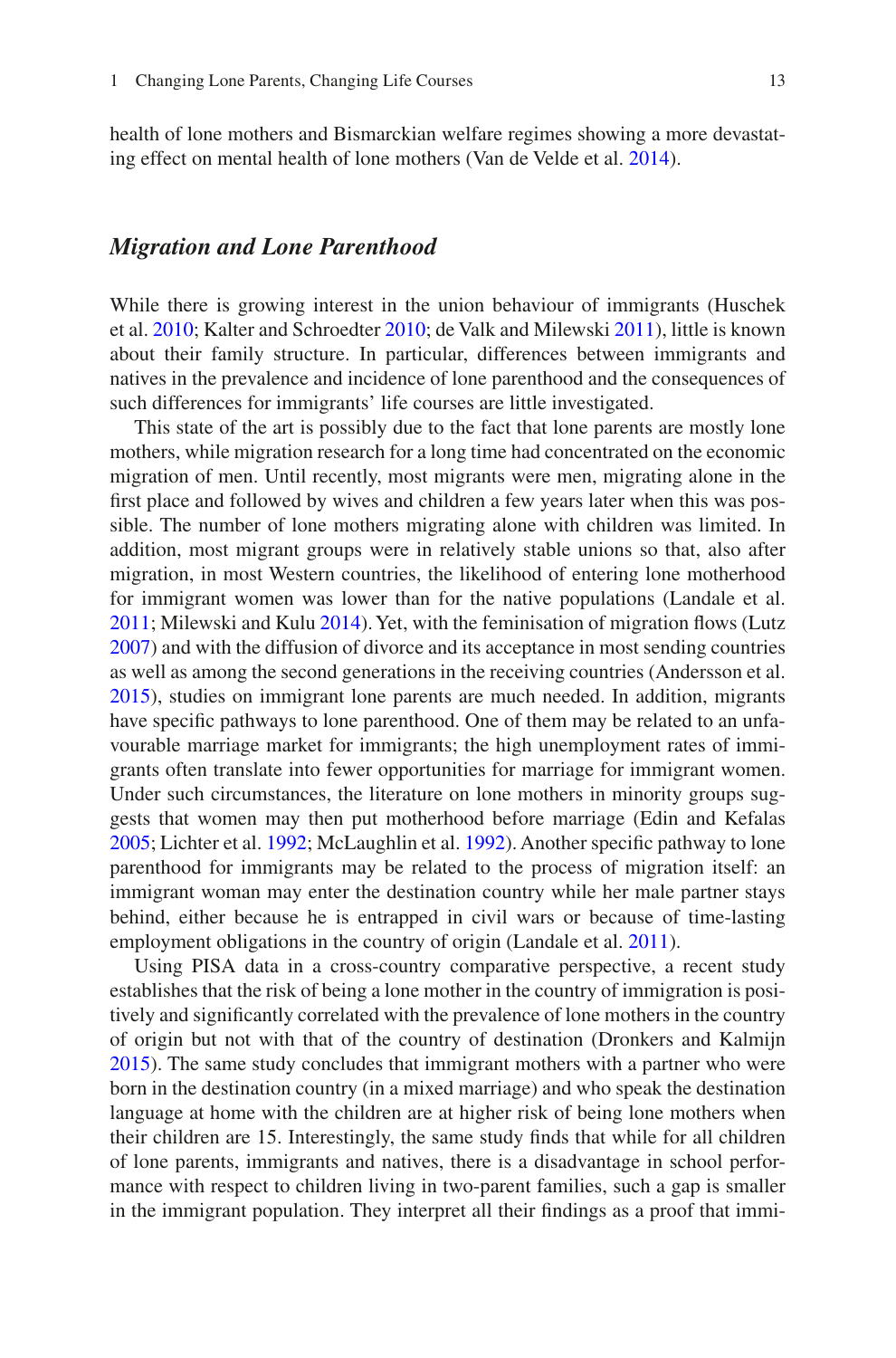grant lone mothers are positively selected for being more integrated in the culture of the destination country with respect to partnered immigrant mothers. Those kinds of studies call for future research on the interrelation between lone parenthood and migration.

Yet, research in this field faces challenges related to data availability, in particular when they want to explore pathways in and out of lone parenthood and follow the trajectories of migrant lone parents. The relatively small number of migrants in general panel samples, and their higher probability of dropping out of panel designs, often hinder the examination of the migrant population of lone parents by generation or ethnic group, or by important characteristics like the presence or absence of institutional and social support.

### **Lone Parents and Their Children**

#### <span id="page-13-0"></span>*Parenting*

Two contemporary trends in the employment and family domains combine to impact mothers' care practices and parenting. One trend is the spread of parental employment, especially of mothers' employment, and the corresponding secular decrease in the percentage of nonworking parents (Fox et al. [2013](#page-22-16)). The second trend is the parallel trend in the banalisation of separation and divorces and the increasing share of children who live, at least for some time, in one-parent households, generally with the mother. As a consequence, lone mothers often have the sole or most of the responsibility for caring and providing for their children, managing the household, and organising childcare during employment activities. How do lone mothers organize care, especially when they work? And how does lone motherhood affect parenting practices?

Lone mothers enjoy less social support than mothers in couples (Mac Lanahan et al. [1981](#page-23-15); Amato [1993](#page-21-9)). The greater care burden among single mothers may also leave less room for the more enjoyable and rewarding aspects of parenting, especially for non-working mothers. Past evidence has suggested that lone mothers' parenting is characterized by less parental engagement (Carlson and Berger [2013](#page-22-17)) despite the fact that lone mothers spend more solo time with their children than mothers in couple (Kalil et al. [2014](#page-23-16)). Nevertheless, the effects of lone motherhood on parenting are all but straightforward. Research has highlighted both positive and negative effects of lone motherhood on mother-child interaction. The time squeeze due to mothers' employment and care responsibilities may create feelings of inadequacy and have spillover effects on the relationship and interactions with children (Blair-Loy [2003;](#page-21-10) Nomaguchi et al. [2005](#page-24-15)).

At the same time, the consciousness of being able to provide economically for the children and the engagement in activities and relations other than care may have positive spillover effects on the quality of time spent with children (Garey [1999;](#page-22-18)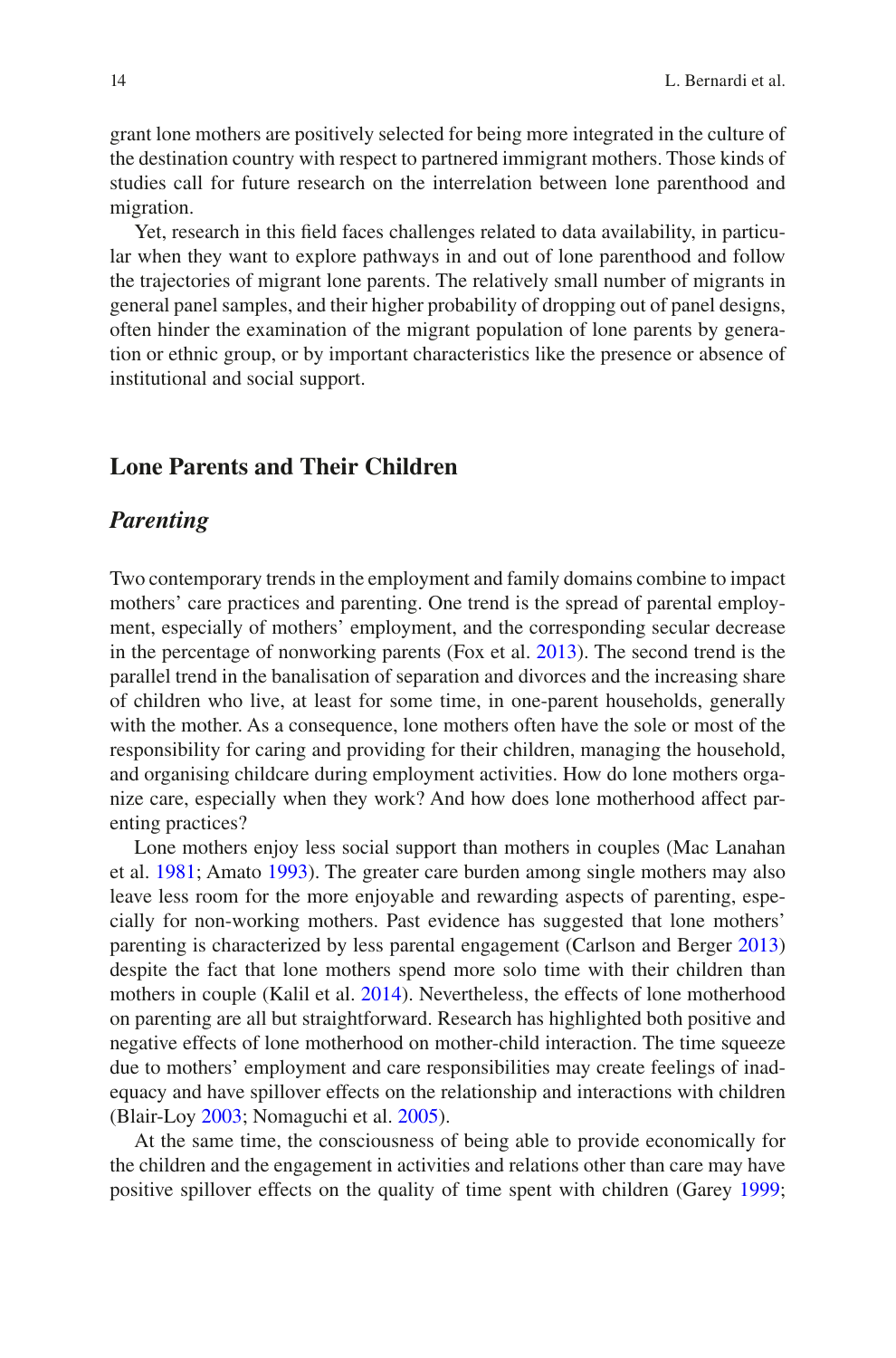Latshaw and Hale [2016](#page-23-17); Yetis-Bayraktar et al. [2013](#page-24-16)). In addition, time with children alone can produce very positive feedback on mothers' well-being, providing mothers with a source of meaning related to their role as provider and carer as indispensable (Edin and Kefalas [2005](#page-22-14); Villalobos [2014\)](#page-24-17).

A recent study whose aim was to assess the role of partnership status and employment on mothers' well-being and emotions related to parenting, found that, lone mothers report in general less happiness and more sadness, stress, and fatigue in parenting than mothers living in couple. Yet, employment seems to be an important mediator, since employed lone mothers seem to be happier and less stressed than those who are not employed (Meier et al. [2016\)](#page-23-18). Lone mothers seem to suffer from worse subjective health particularly when they have limited labour market prospects, perhaps relying on low-skill part-time employment contracts (Struffolino et al. [2016](#page-24-18)) or occasional jobs (Campbell et al. [2016](#page-22-19)). Qualitative research aiming at understanding how lone parents prioritize their responsibilities shows that when employment time conflicts with sole responsibility for parenting (because of lack of childcare), caring obligations take priority. As a consequence of the double responsibility, this burden may result in exhaustion with multiple roles and harsher parenting (Breitkreuz et al. [2010\)](#page-21-11) as well as the inability to supervise children. Parents express concerns about the safety of their children when older children are required to look after younger siblings (Hildebrandt and Kelber [2005\)](#page-23-19). A second consequence in such cases is that the ability to work or maintain employment may be impaired, entailing a vicious circle of disadvantages (Good Gingrich [2010](#page-22-20)).

#### *Child Outcomes*

Studies have repeatedly shown a clear empirical association between growing up in a one-parent household and poor child outcomes, especially when such a family structure results in a drop in income and in parental involvement (McLanahan and Sandefur [1994](#page-23-20)). Children of divorce and living in one-parent households have consistently worse educational outcomes and lower levels of well-being compared to children of intact families (Amato and Keith [1991;](#page-21-12) Amato [2005](#page-21-13)). In addition, in a life course perspective, there is evidence for the intergenerational transmission of lone parenthood. Children growing up with lone parents have higher chances of experiencing lone parenthood themselves, whether because of transmission of teenage pregnancies or of separation and divorce (MacLanahan and Sandefur [1994](#page-23-20)).

The observed association between family structure and negative child outcomes has been explained with both causation and selection mechanisms (Amato and James [2010](#page-21-14); Thomson and McLanahan [2012\)](#page-24-19). The most common causal explanations given to explain research findings are the higher economic hardship of onehousehold families, the poorer parenting quality of lone mothers, and the more frequent exposure to stress of their children (Amato [2005](#page-21-13)). Such explanations have in common that it is the fact of living in a one-parent household that produces negative consequences for children in most countries.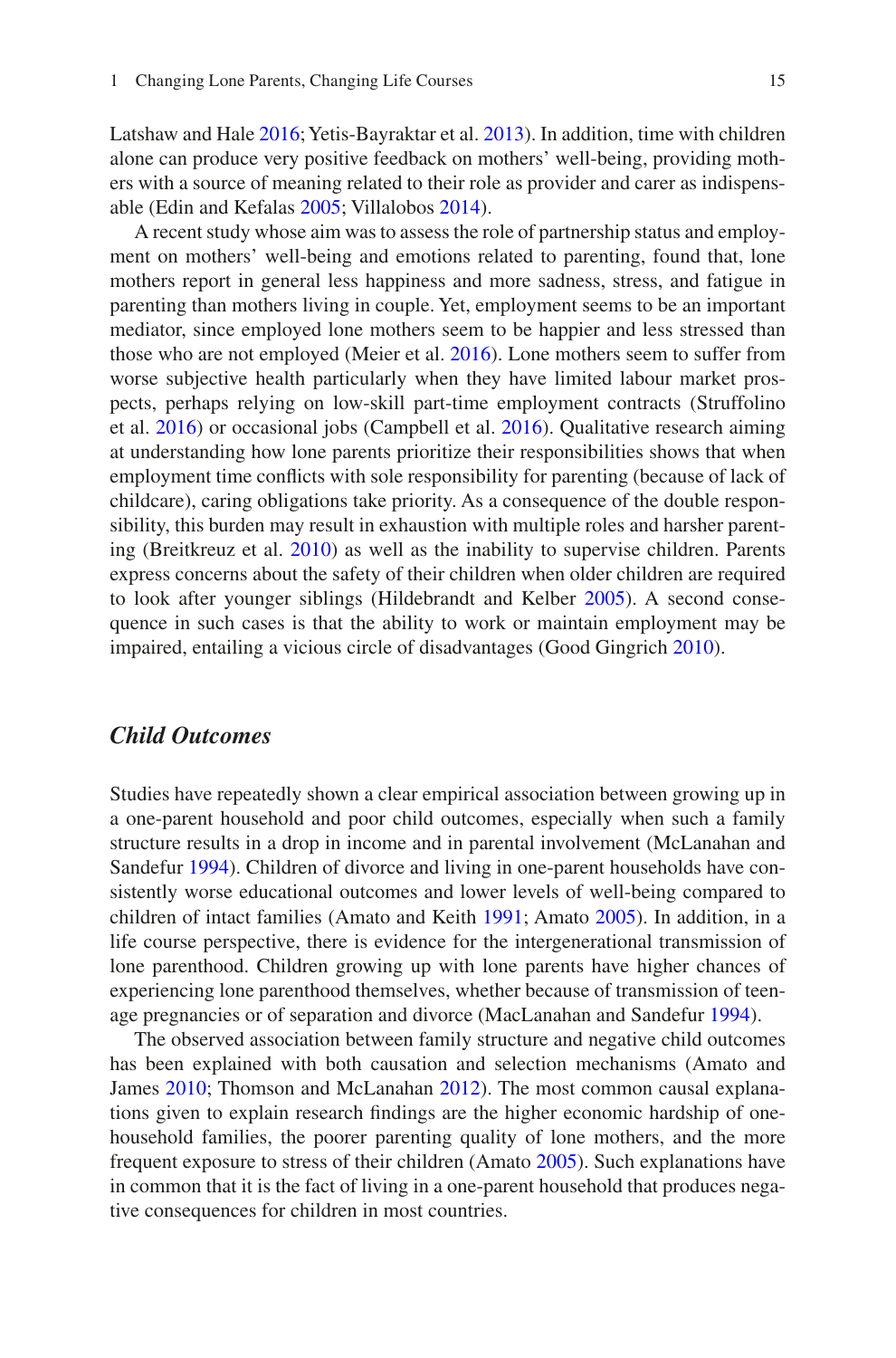A different set of explanations look at parents' characteristics, like their genetic, social, cultural, and economic resources, and posit that these may be the important determinants of children outcomes. Resource-poor individuals may be selected to become lone parents either by not entering couples or being more likely to see their couple break down. For instance, a longitudinal study on single mothers who enter parenthood without a partner showed they suffered from socio-economic disadvantages before becoming mothers (Baranowska-Rataj et al. [2013\)](#page-21-15). In such cases, it would not be the condition of lone parenthood to affect their children, but rather the selection into lone motherhood of disadvantaged women. Parents may transmit disadvantageous traits to their children either through genetic inheritance or inadequate interaction with their children. In this case, the observed association of growing up in a one-parent family and negative child outcomes may be a spurious effect of some inherited parental characteristic influencing both. Selection mechanisms are difficult to test and to rule out without longitudinal or quasi-experiment data and may be involved to a certain extent.

Empirical evidence has so far consistently supported causal explanations indicating that it is growing up with one parent that has put children at higher risk of having cognitive, emotional, and social problems (Amato [2005](#page-21-13)). Yet, it is an open question for future research whether, as a consequence of the diffusion of one-parent households across social strata and the average shorter duration of lone parenthood episodes (which means shorter exposures to stress, poor parenting and economic hardships for children), the relative influence of causal mechanisms will weaken and selection will become more important (see Chap. [15](https://doi.org/10.1007/978-3-319-63295-7_15) by Hannan in this volume).

#### **Welfare States and the Support for Lone Parents**

Two strategies are available to policy makers when it comes to tackling lone parenthood negative outcomes. First, universalistic types of intervention do not target lone-parent households as such, but address those negative outcomes within the general population (e.g., any universal health care system providing services on the basis of a universal right to receive health care). Second, targeted types of intervention tackle lone parent households as their only public (e.g., advances of maintenance payments) in order to target those negative outcomes that are typically associated with lone parenthood. It should be clear, though, that no welfare state entirely fits one of the two models as, in fact, policies are diverse and different strategies can be adopted within different policy fields (e.g., the UK blends a universal health care system and a "New Deal for Lone Parents", including a set of measures intended to increase lone parents' labour market attachment).

Two main goals underpin policy interventions specifically addressing loneparent households (Table [1.7\)](#page-16-0). Preventing and alleviating poverty for the household, and especially for children, is one of the most recurrent goals. This is done to buffer the negative consequences of living in a single-earner household. The most popular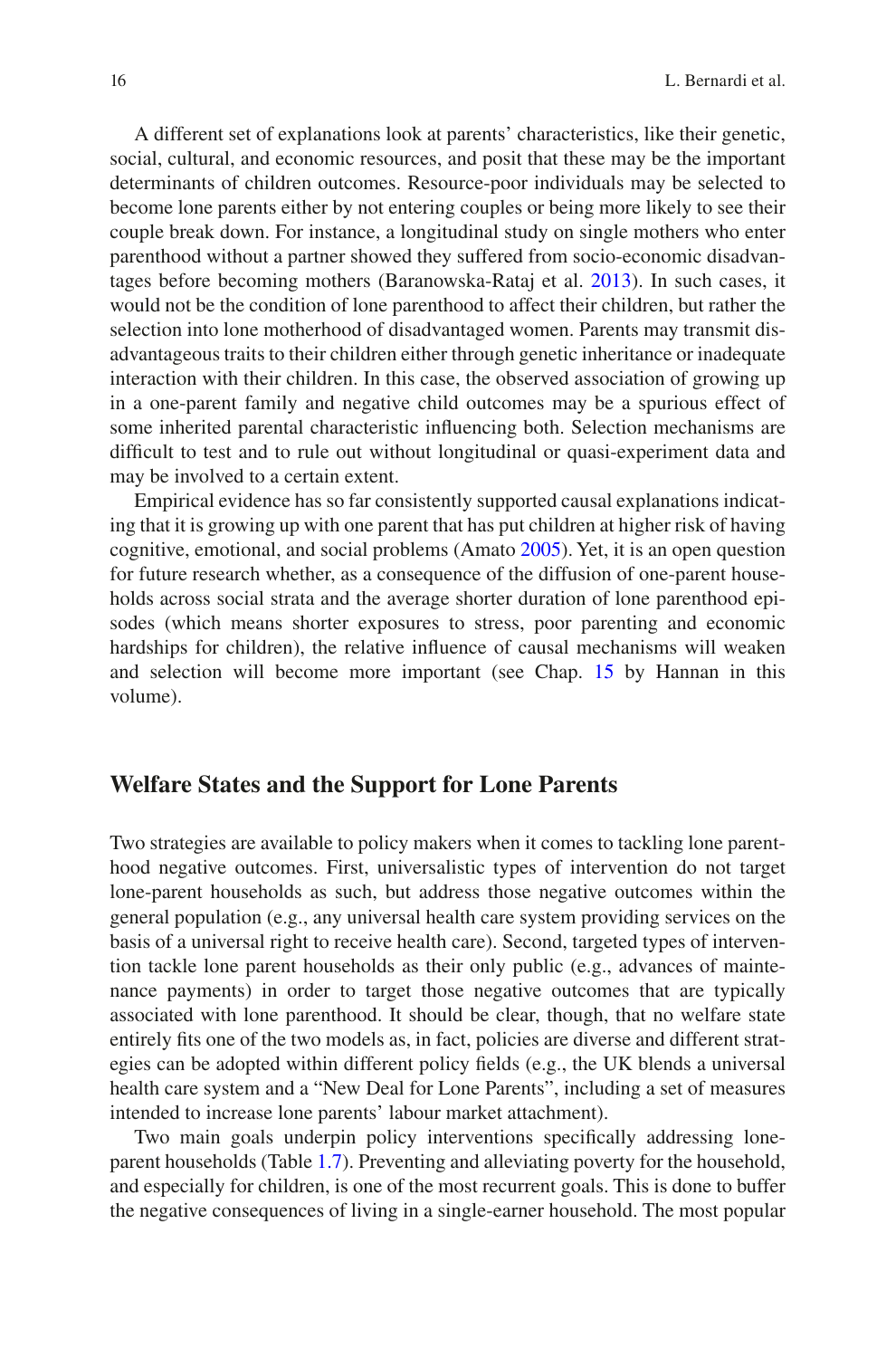|                                                               | Policy Aim        |                                          |                                                                                                                                                                                                                                         |
|---------------------------------------------------------------|-------------------|------------------------------------------|-----------------------------------------------------------------------------------------------------------------------------------------------------------------------------------------------------------------------------------------|
| Policy Tool                                                   | Poverty<br>relief | Improving<br>labour market<br>attachment | <b>OECD</b> Countries                                                                                                                                                                                                                   |
| Family allowances<br>supplements                              | X                 |                                          | Belgium, Denmark, Estonia, Finland,<br>France, Greece, Hungary, Iceland, Italy,<br>Korea, Norway, Poland, Portugal, Slovenia                                                                                                            |
| Tax breaks                                                    | X                 |                                          | Austria, Belgium, Canada, Estonia, France,<br>Germany, Hungary, Ireland, Israel, Italy,<br>Luxembourg, the Netherlands, Poland,<br>Portugal, the United Kingdom (working tax<br>credit)                                                 |
| Parental leaves                                               |                   | X                                        | Austria, Hungary, Poland, the Slovak<br>Republic                                                                                                                                                                                        |
| Childcare benefits                                            | X                 | X                                        | Belgium, Canada, Iceland, Japan, Korea,<br>Norway                                                                                                                                                                                       |
| Social assistance or<br>housing supplements                   | $\mathbf x$       |                                          | Belgium, the Czech Republic, France,<br>Germany, Hungary, Israel, Japan, Korea, the<br>Netherlands, the Slovak Republic, Slovenia,<br>the United Kingdom                                                                                |
| Sole-parent income<br>supports                                | X                 | $x^a$                                    | Australia (Parenting Payment), France<br>(API), Iceland (mother father allowance),<br>Ireland (one parent family benefit), Japan<br>(sole parent benefit), New Zealand<br>(Domestic Purposes benefit), Norway<br>(Transitional Benefit) |
| Advances of<br>maintenance<br>payments (often<br>mean-tested) | X                 |                                          | Denmark, Estonia, Finland, France,<br>Germany, Norway, Poland, the Slovak<br>Republic, Slovenia, Sweden, Switzerland                                                                                                                    |

<span id="page-16-0"></span>Table 1.7 Policies specifically supporting lone parents by aim and OECD country

Source: Elaborated from OECD ([2011,](#page-24-1) p. 219)

a Except for France, Iceland, Ireland, and Japan

policy tools in this case are tax breaks, family allowances supplements, advances of maintenance payments, childcare benefits, social assistance or housing supplements, and income supplements for lone parents (OECD [2011\)](#page-24-1). Allowing parents to stay in the labour market (see Brady in this volume) is also an exigency that policies attempt to respond to in order to buffer the consequences of the double-burden dilemma.<sup>3</sup> Some of these policies primarily intend to support lone parents with their caring commitments by either subsidizing alternative care (i.e. childcare benefits) or providing paid leave so they can take time to undertake the care themselves (i.e. parental leaves). Other policies seek to help parents stay in the labour market through workfare programmes attached to income support payments. Such policies are generally referred to as active labour market policies (ALMP) (Martin and

<span id="page-16-1"></span><sup>&</sup>lt;sup>3</sup> Lone parents are simultaneously single earners and single carers in the household.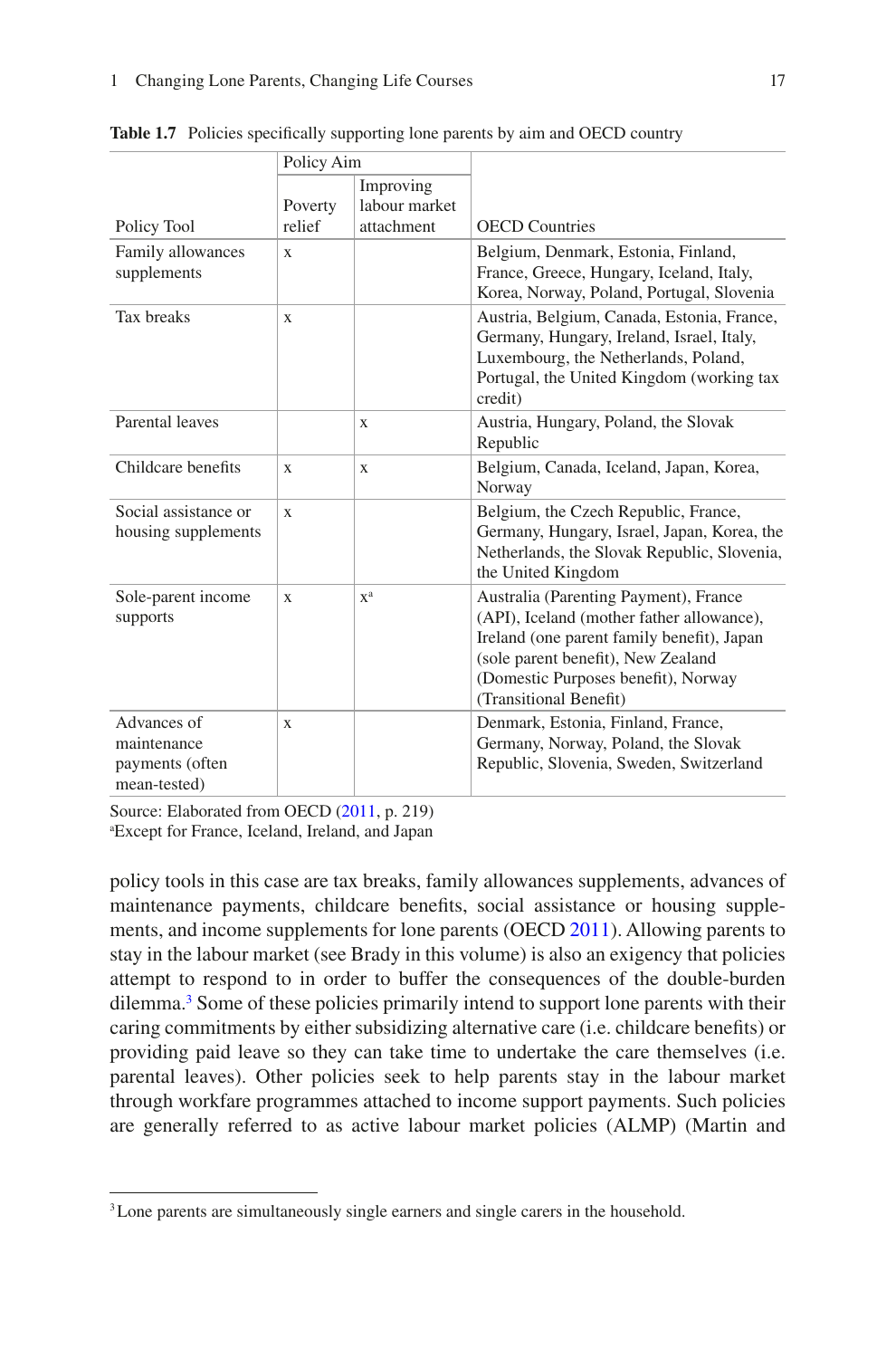Millar [2003](#page-23-21)), as it is clear the same programme can serve more than one policy aim (e.g., income support to alleviate poverty and improve labour market attachment).

Researchers started to investigate the impact of social policies on lone parents' outcomes, arriving at two important conclusions: First, assessing the overall policy framework and the interaction among policies is important to have a better understanding of the outcomes for lone parents (e.g., Misra et al. [2007\)](#page-24-20); second, the role of universalistic interventions in buffering lone parenthood negative outcomes is not to be underestimated, as shown by some studies (Brady and Burroway [2010](#page-21-5); OECD [2011\)](#page-24-1).

#### **Overview of the Book**

The purpose of this book is to approach lone parenthood from a life course perspective. The contributed chapters address critical aspects of the life course perspective like the interdependence of multiple life domains, linked lives, and the relevance of individual agency in context. They are organized in order to cover major issues at stake in the study of lone parenthood and lone parents' life courses. The first part of the book, including four chapters, is devoted to the definition of the phenomenon on lone parenthood, whether it is related to the ways in which lone parents are identified in the statistical and administrative records, the public debate, or the comparison between such external definitions and the more subjective self-image of lone parents themselves.

In the opening Chap. [2,](https://doi.org/10.1007/978-3-319-63295-7_2) LETABLIER AND WALL broadly discuss lone parenthood in the context of family diversity characterizing Europe since the 1960s. With a focus on France, they compare the prevalence and characteristics of lone parents through time and critically examine the criteria used to define lone parent families, based on residence or on economic responsibility for children. Central to this analysis is the discussion of the extent to which such criteria relate to concepts of parenthood and parental responsibilities and challenge current social policies schemes addressing poverty and deprivation risks incurred by children living in one-parent households.

SALTER, in Chap. [3,](https://doi.org/10.1007/978-3-319-63295-7_3) touches on the important aspect of the public image on lone parents in the UK, a country with the highest percentage of lone mothers in Europe. She critically addresses the stereotypical social representation of lone mothers as economically dependent on public support and as poor-quality parents, through an analysis of newspaper articles that appeared during two specific years, 20 years apart, and belonging to opposite political perspectives. The results point out at a homogeneous discourse both across time and through the political spectrum.

When targeting lone parenthood, often studies are focussed on adult mothers and fathers. In Chap. [4,](https://doi.org/10.1007/978-3-319-63295-7_4) PORTIER-LE COCQ reports on a qualitative study among young teenage mothers in the UK. The chapter looks at their financial, emotional, and social ways of coping with their early motherhood. The study shows how young girls often do not get pregnant by choice but by force and have little or no access to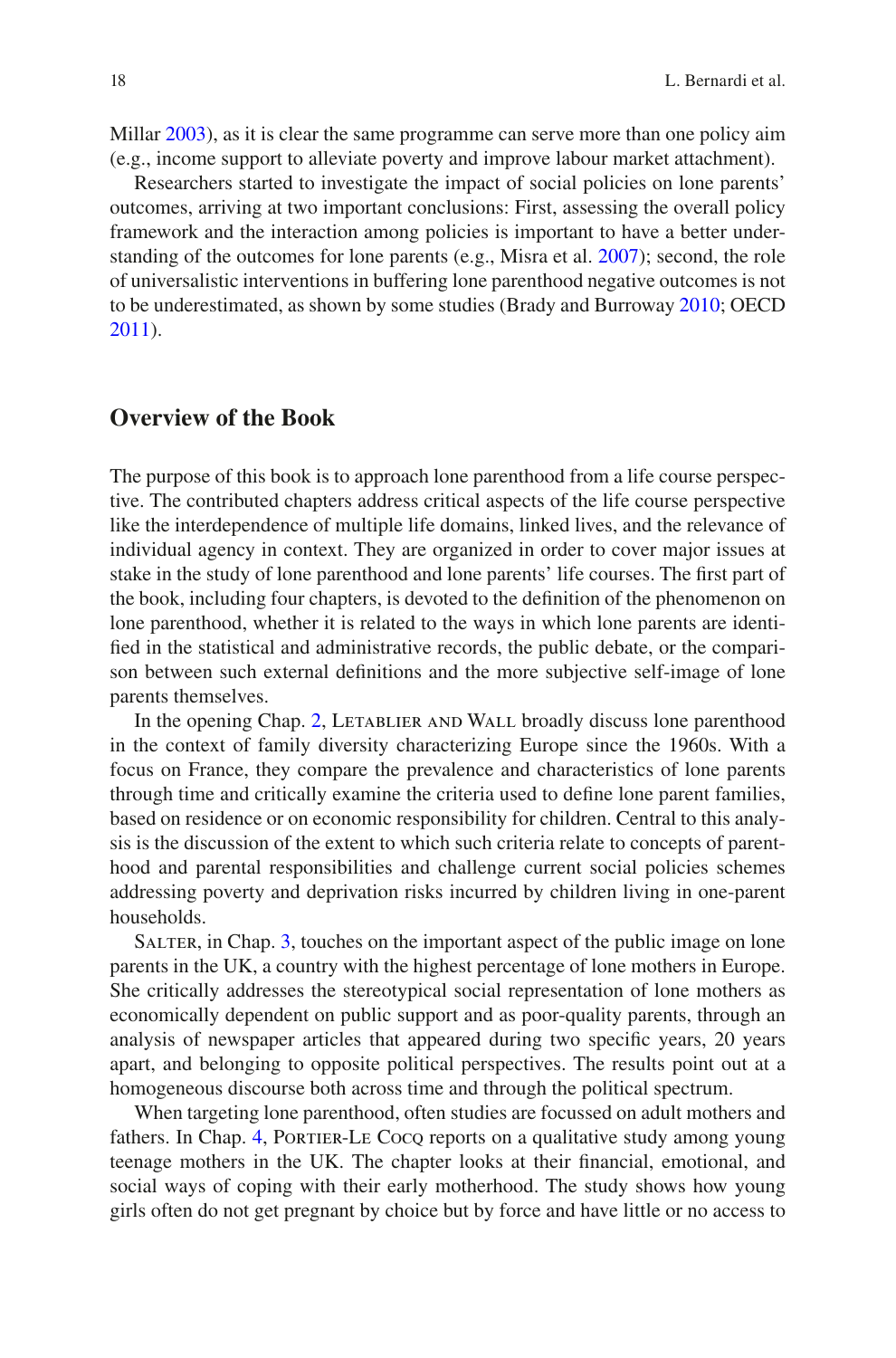emergency contraception. A wide range of reasons also prevent them from having an abortion, and many of them show regrets afterwards for having the baby. On the other hand, the teenage mothers showed a great urge to prove they could manage, including efforts to combine work and care. Poverty and dropping-out of school, however, often hamper these intentions.

Addressing the issue of definitions and concepts related to a changing phenom-enon, BERNARDI AND LARENZA, in Chap. [5](https://doi.org/10.1007/978-3-319-63295-7_5), use a set of open-ended interviews with lone parents in Switzerland to capture the transition to lone parenthood as defined by those parents who experienced it. They question to what extent women and men living alone and having the sole responsibility for their children identify themselves as lone parents and as a consequence of what change in their life. They conclude that the transition to lone parenthood is an often non-linear and ambivalent one and give suggestions on how to improve current measurements of the timing and occurrence of lone parenthood.

The second part of the volume includes three chapters devoted to the analysis of the diversity of lone parents in term of their socio-demographic characteristics and their family trajectories and relationships.

Informal social support is the topic of Chap. [6,](https://doi.org/10.1007/978-3-319-63295-7_6) in which KEIM employs a mixedmethods design to describe lone mothers' social network structure and composition as well as the ways in which such contacts contribute to mothers' well-being. Data consist of an original set of problem-centred interviews and structured network data of 26 unemployed lone mothers living in eastern Germany, a particularly vulnerable group of lone parents. The resulting network typologies account for the size, the composition, and the role of network members in providing support. Results highlight a large heterogeneity in the social integration of lone mothers and provide a solid description of the ways in which networks represent a resource for them.

Do lone mothers suffer from a double disadvantage on the labour market when they have a migrant background? Studies looking at the interaction between family structure and migration are still rare. In Chap. [7](https://doi.org/10.1007/978-3-319-63295-7_7), MILEWSKI, STRUFFOLINO, AND Bernardi analyse the Swiss Labour Force survey to examine the employment situation of immigrant women, whether lone mothers or mothers in couple, and contrast them with natives. Thanks to the large dataset, they can define various employment statuses by differentiating between full-time, long and short part-time employment, and non-employment as well as migrant generation and origin. Results show the double risk of international migrant lone mothers to be either unemployed or work full-time more often than native lone mothers. In the Swiss context, where child care services are insufficient and the number of mothers who work full-time is relatively small, family work reconciliation may represent an additional disadvantage and a source of stress for migrant lone mothers, who often lack informal support from faraway family members.

In the third part of the volume, three chapters address two major research themes in studies of lone parenthood from a life course and social inequality perspective: Lone parents' relative and absolute poverty in different institutional contexts and how the transition to lone parenthood affects income trajectories.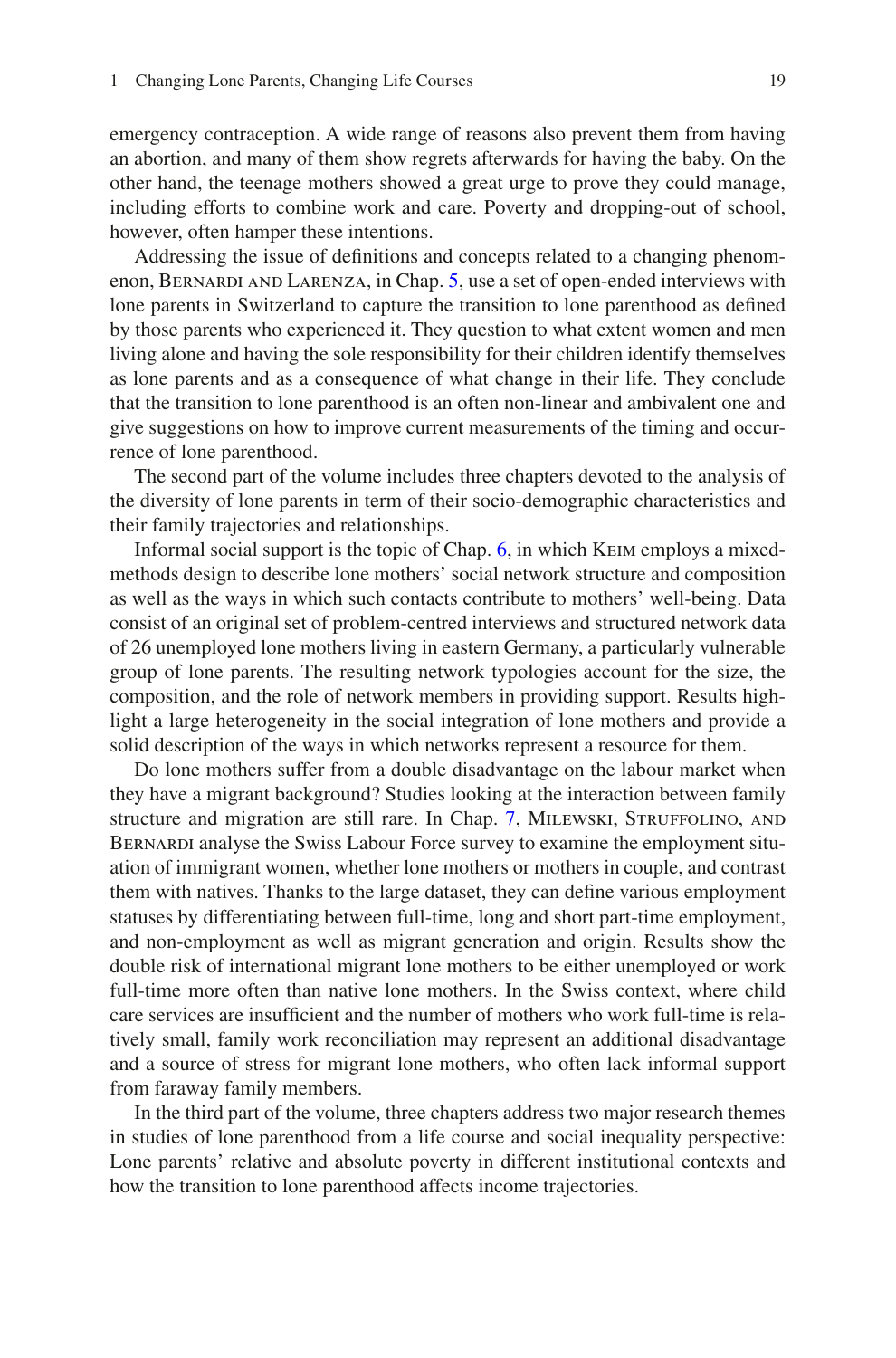Is a husband really the main protection from poverty for a (lone) mother? This question is answered in Chap. [8.](https://doi.org/10.1007/978-3-319-63295-7_8) Hübgen answers the question by taking a European perspective using pooled SILC data. Three hypotheses are tested: (1) gender inequalities in the labour market and the welfare system increase the poverty risk; (2) gender inequalities in working hours and wages increase the poverty risk, despite being employed; and (3) the less progressive work-family policies are in a country, the greater the young children increase lone mothers' poverty. The results show that gender inequality in a country is indeed responsible for part of the cross-country variation in lone mothers' poverty risk. It also turns out that the structure of the labour market is partly responsible for the extent to which full-time employment may have a poverty-reducing effect among lone mothers.

MORTELMANS AND DEFEVER in Chap. [9](https://doi.org/10.1007/978-3-319-63295-7_9) analyse the economic trajectories of those who enter lone parenthood after divorce, taking advantage of the Belgian register data for Flanders. They compare employment and family trajectories after marital breakups, with special attention to income losses and gains thereafter. Focusing on the differences between men and women, and between lone parents and other family structures, they conclude for women, and not for men, re-partnering represents a way to improve their financial status. Yet, all in all, the 'financial consequences of divorce are still highly gendered', with women who head lone-parent households suffering from longer-lasting income drops significantly more than men.

The British Household Panel Survey is an excellent data source to observe trends in families over a long period. In Chap. [10,](https://doi.org/10.1007/978-3-319-63295-7_10) Harkness uses the BHPS to get a closer understanding of the economic consequences of women making the transition to lone mothers. As other chapters in this book report for other European countries, UK lone mothers are faring badly economically and in terms of labour market participation. The chapter shows how these circumstances are to a large extent influenced by the occurrence of the lone motherhood in the life course. It is predominantly young and less educated women who suffer financially from lone motherhood. In addition, the low labour market participation of these women is not related to benefit receipt. Low labour market participation is associated with a selection into lone motherhood rather than a deliberate choice in order to receive state support.

The concluding four chapters (part IV of the volume) discuss the important interdependence on the one hand between lone parenthood and employment and, on the other hand, lone parenthood and health.

One of the main ways that many countries have sought to alleviate the poverty that many lone mothers face is through increasing their labour market attachment. In theory, earning a reasonable wage through paid employment should reduce lone mothers' poverty, but in practice, this is not always the case due to high childcare costs and the withdrawal of income support payments once these individuals start earning an income. In Chap. [11](https://doi.org/10.1007/978-3-319-63295-7_11), BRADY draws on data from a three-year qualitative longitudinal study to illustrate how access to informal childcare in the context of a mixed (formal and informal) childcare package can be a crucial factor in enabling lone mothers to combine paid work and care in Australia. The study shows that the combination of formal and informal childcare results in mothers being able to enter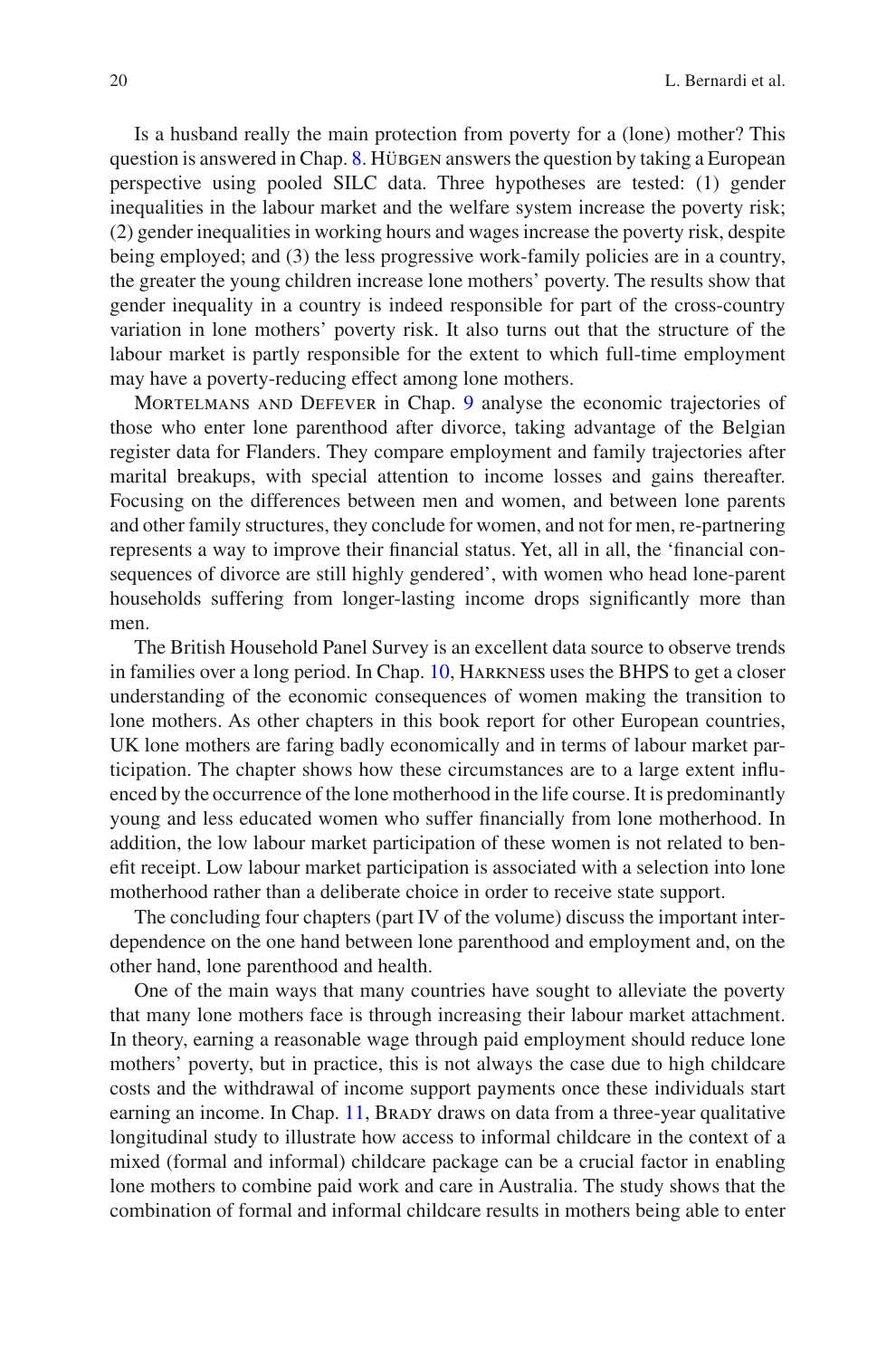the labour force with greater ease, lessens the pressure they face in balancing paid work and care commitments, and helps them to adapt to their children's changing childcare needs. This assistance supports these lone mothers to have stronger labour force trajectories over time. This chapter illustrates that the childcare needs of lone mothers are very dynamic and much more complex than often assumed in quantitative studies. Furthermore, it shows that the inflexibility of formal childcare arrangements is far more problematic for lone mothers than previously assumed.

STRUFFOLINO AND MORTELMANS, in Chap. [12](https://doi.org/10.1007/978-3-319-63295-7_12), start with the fact that the poverty risk for one-parent families is significantly higher compared to households composed of couples with children and compared to the general population. The authors analyse data from the Crossroads Bank of Social Security (CBSS Datawarehouse) and study the Flemish lone mothers' patterns of labour market participation. Given a context of generous unemployment and that social assistance benefits are available, their aim is to establish what individual and household characteristics of lone parents are associated with which kind of employment trajectories. It appears that an early selection into lone motherhood is associated with lower employment opportunities. Additionally, the number of children underage living in the household negatively influences the labour market attachment of lone mothers and raises their likelihood of being unemployed or on social benefits.

Selection mechanisms are at the core of the investigation of the association of subjective health and lone parenthood in Chap.  $13$  by DINESCU, HANEY-CLAUS<sup>2</sup>, Turkheimer, and Emery. Adopting a twin research approach, and the large Swedish Twin Register dataset, they determine the extent to which the observed relation between lone parenthood and depression is the result of genetic and shared environmental confounds. The authors show that despite selection being responsible for part of the association between lone motherhood and depression, it does not rule out the presence of causal mechanisms related to lone parenthood itself.

A longitudinal setup characterizes a complementary study by Kuhn in Chap. [14](https://doi.org/10.1007/978-3-319-63295-7_14), which looks at changes in satisfaction with health and well-being of lone mothers during the transition into lone motherhood. The results unequivocally show that, besides separation, the transition into and the duration of lone motherhood have significant negative effects on health satisfaction and well-being. Yet, there are important buffering factors such as being in a LAT relationship and the number of underage children. Socioeconomic circumstances, such as income change and employment status, play an important moderation and result in heterogeneity in well-being trajectories during the transition into lone motherhood.

Selection is important to understand social phenomena. The possible neglect of selection bias is also one of the drawbacks of many studies on the consequences of divorces. In Chap. [15,](https://doi.org/10.1007/978-3-319-63295-7_15) Hannan presents empirical evidence for the association between lone parenthood and children's well-being. Using the Growing Up in Ireland child cohort study, the results show that despite the huge selection differences into family types, the structure of the family does have an influence on children's well-being. More specifically, math scores and school attendance remain lower among children from never-married one-parent families. Nevertheless, taking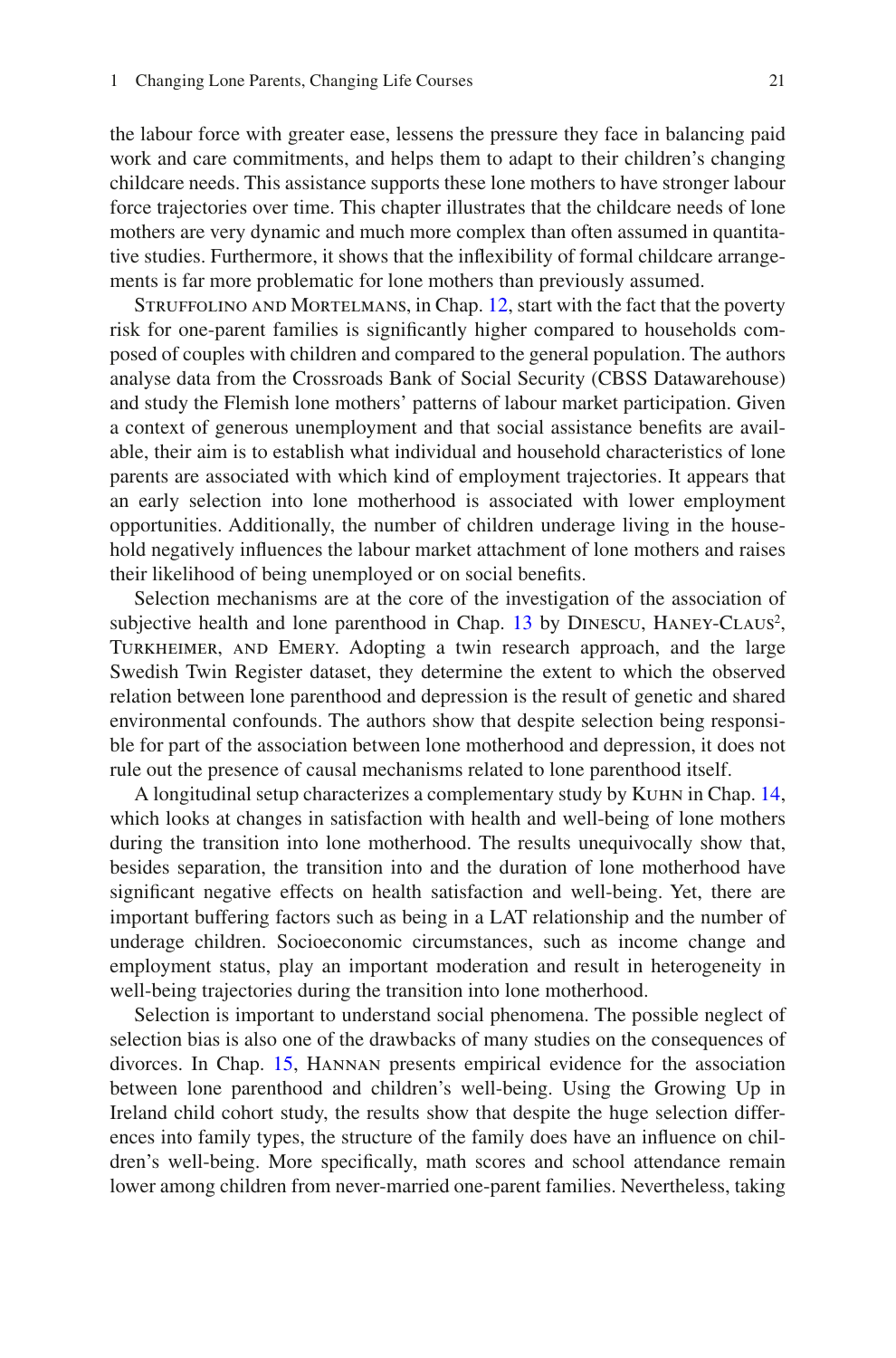out the selection effects drastically reduced the differences between families, indicating that it is not the lone parenthood status as such that predominantly determines child outcomes.

**Acknowledgements** This paper benefited from the support of the Swiss National Centre of Competence in Research LIVES – Overcoming Vulnerability: Life Course Perspectives, which is financed by the Swiss National Science Foundation (Grant number: 51NF40-160590).

#### **References**

- <span id="page-21-9"></span>Amato, P. R. (1993). Children's adjustment to divorce: Theories, hypotheses, and empirical support. *Journal of Marriage and the Family, 55*, 23–38.
- <span id="page-21-13"></span>Amato, P. R. (2005). The impact of family formation change on the cognitive, social, and emotional well-being of the next generation. *The Future of Children, 15*(2), 75–96.
- <span id="page-21-14"></span>Amato, P. R., & James, S. (2010). Divorce in Europe and the United States: Commonalities and differences across nations. *Family Science, 1*(1), 2–13.
- <span id="page-21-12"></span>Amato, P. R., & Keith, B. (1991). Parental divorce and the well-being of children: A meta-analysis. *Journal of Marriage and the Family, 53*(43–58), 43.
- <span id="page-21-8"></span>Andersson, G., Ognjen, O., & Scot, K. (2015). Marriage and divorce of immigrants and descendants of immigrants in Sweden. *Demographic Research, 33*(2), 29–64. [https://doi.org/10.4054/](https://doi.org/10.4054/DemRes.2015.33.22) [DemRes.2015.33.22.](https://doi.org/10.4054/DemRes.2015.33.22)
- <span id="page-21-15"></span>Baranowska-Rataj, A., Matysiak, A., & Mynarska, M. (2013). Does lone motherhood decrease women's happiness? Evidence from qualitative and quantitative research. *Journal of Happiness Studies, 15*(6).
- <span id="page-21-2"></span>Bauman, K. J. (2002). Welfare, work and material hardship in single parent and other households. *Journal of Poverty, 6*(1), 21–40. [https://doi.org/10.1300/J134v06n01\\_02.](https://doi.org/10.1300/J134v06n01_02)
- <span id="page-21-3"></span>Bell, A., Finch, N., Valle, I., Sainsbury, R., & Skinner, C. (2005). *A question of balance: Lone parents, childcare and work*. Department for Work and Pensions Research Report, 2.
- <span id="page-21-6"></span>Benzeval, M. (1998). The self-reported health status of lone parents. *Social Science & Medicine, 46*(10), 1337–1353. [https://doi.org/10.1016/S0277-9536\(97\)10083-1](https://doi.org/10.1016/S0277-9536(97)10083-1).
- <span id="page-21-0"></span>Berrington, A (2014). *The changing demography of lone parenthood in the UK* (ESRC Working Paper 48).
- <span id="page-21-10"></span>Blair-Loy, M. (2003). *Competing devotions: Career and family among women executives*. Cambridge, MA: Harvard University Press.
- <span id="page-21-4"></span>Boeckmann, I., Misra, J., & Budig, M. J. (2014). Cultural and institutional factors shaping mothers' employment and working hours in postindustrial countries. *Social Forces, 93*(4), 1301– 1333.<https://doi.org/10.1093/sf/sou119>.
- <span id="page-21-1"></span>Bradshaw, J., Terum, L. I., & Skevik, A. (2000). Lone parenthood in the 1990s: New challenges, new responses? Paper presented at the ISSA Conference "The year 2000 International research conference on social security", Helsinki.
- <span id="page-21-5"></span>Brady, D., & Burroway, R. (2010). *Targeting, universalism and single mother poverty: A multilevel analysis across 18 affluent democracies* (Luxembourg Income Study Working Paper Series, 554).
- <span id="page-21-11"></span>Breitkreuz, R., Williamson, D., & Raine, K. (2010). Dis-integrated policy: Welfare-to-work participants' experiences of integrating paid work and unpaid family work. *Community Work and Family, 13*(1), 43–69.
- <span id="page-21-7"></span>Burstrom, B., Diderichsen, F., Shouls, S., & Whitehead, M. (1999). Lone mothers in Sweden: Trends in health and socioeconomic circumstances, 1979-1995. *Journal of Epidemiology & Community Health, 53*(12), 750–756. [https://doi.org/10.1136/jech.53.12.750.](https://doi.org/10.1136/jech.53.12.750)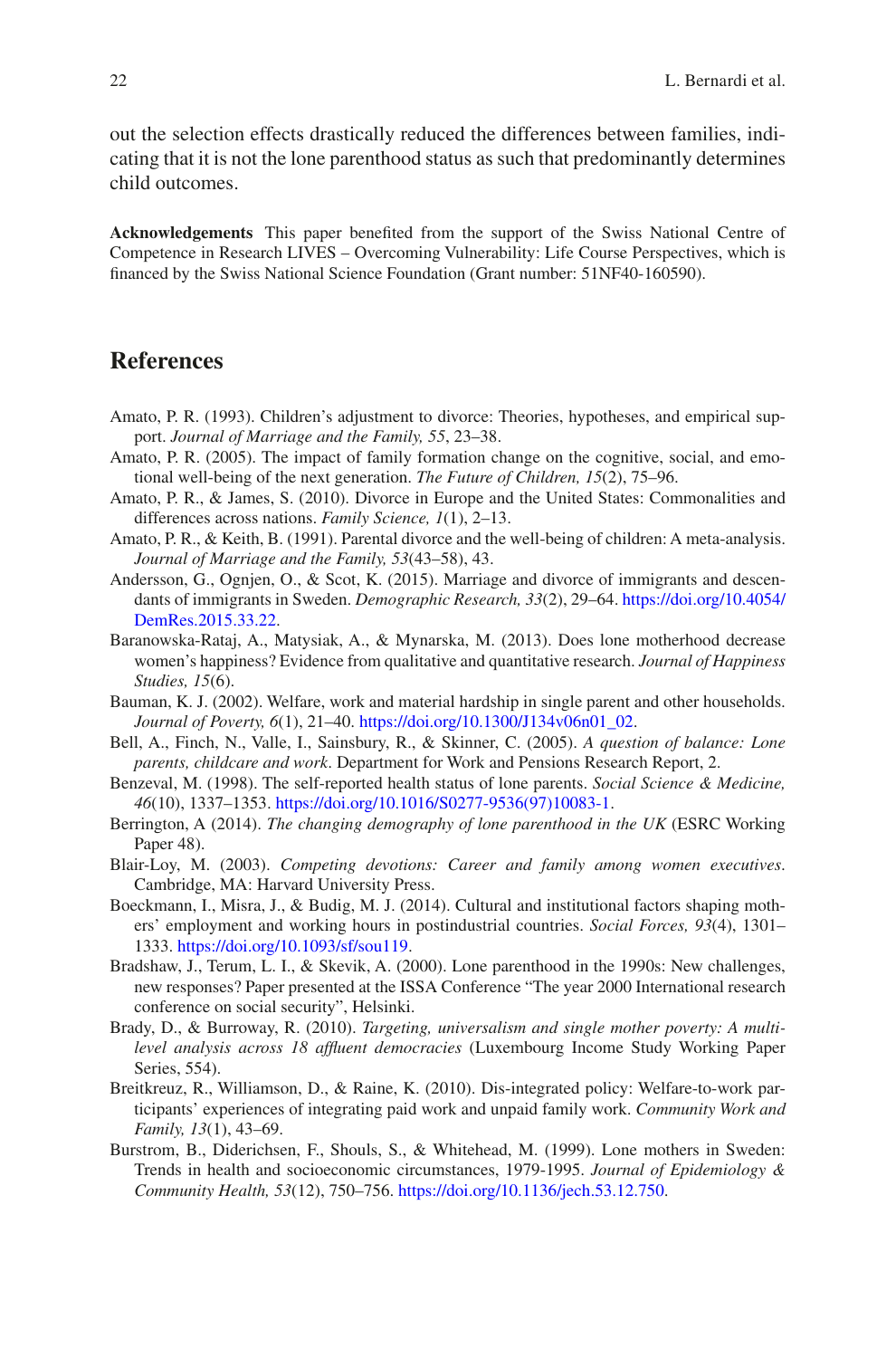- <span id="page-22-11"></span>Burstrom, B., Whitehead, M., Clayton, S., Fritzell, S., Vannoni, F., & Costa, G. (2010a). Health inequalities between lone and couple mothers and policy under different welfare regimes – The example of Italy, Sweden and Britain. *Social Science & Medicine, 70*(6), 912–920. [https://doi.](https://doi.org/10.1016/j.socscimed.2009.11.014) [org/10.1016/j.socscimed.2009.11.014.](https://doi.org/10.1016/j.socscimed.2009.11.014)
- <span id="page-22-8"></span>Cairney, J., Boyle, M., Offord, D. R., & Racine, Y. (2003). Stress, social support and depression in single and married mothers. *Social Psychiatry and Psychiatric Epidemiology, 38*(8), 442–449. <https://doi.org/10.1007/s00127-003-0661-0>.
- <span id="page-22-19"></span>Campbell, M., Thomson, H., Fenton, C., & Gibson, M. (2016). Lone parents, health, wellbeing and welfare to work: A systematic review of qualitative studies. *BMC Public Health, 16*, 188. <https://doi.org/10.1186/s12889-016-2880-9>.
- <span id="page-22-17"></span>Carlson, M., & Berger, L. (2013). What kids get from parents: Packages of parental involvement across complex family forms. *Social Service Review, 87*, 213–249.
- <span id="page-22-0"></span>Chambaz, C. (2001). Lone-parent families in Europe: A variety of economic and social circumstances. *Social Policy & Administration, 35*(6), 658–671. <https://doi.org/10.1111/1467-9515.00259>.
- <span id="page-22-1"></span>Chapple, S. (2009). Child well-being and sole-parent family structure in the OECD. An analysis (OECD Social, Employment and Migration Working Papers, 82). doi: [https://doi.](https://doi.org/10.1787/225407362040) [org/10.1787/225407362040](https://doi.org/10.1787/225407362040).
- <span id="page-22-4"></span>Chevalier, A., Viitanen, T. K., & Viitanen, T. K. (2003). The long-run labour market consequences of teenage motherhood in Britain. *Journal of Population Economics, 16*(2), 323–343. [https://](https://doi.org/10.1007/s001480200125) [doi.org/10.1007/s001480200125.](https://doi.org/10.1007/s001480200125)
- <span id="page-22-6"></span>Chzhen, Y., & Bradshaw, J. (2012). Lone parents, poverty and policy in the European Union. *Journal of European Social Policy, 22*(5), 487–506. [https://doi.org/10.1177/0958928712456578.](https://doi.org/10.1177/0958928712456578)
- <span id="page-22-7"></span>Crosier, T., Butterworth, P., & Rodgers, B. (2007). Mental health problems among single and partnered mothers. The role of financial hardship and social support. *Social Psychiatry and Psychiatric Epidemiology, 42*(1), 6–13.
- <span id="page-22-13"></span>De Valk, H., & Milewski, N. (2011). Family life transitions among children of immigrants: An introduction. *Advances in Life Course Research, 16*(4), 145–218.
- <span id="page-22-3"></span>Drobnic, S. (2000). The effects of children on married and lone mothers' employment in the United States and (West) Germany. *European Sociological Review, 16*, 137–157.
- <span id="page-22-15"></span>Dronkers, J., & Kalmijn, M. (2015). *Single-parenthood among migrant children: Determinants and consequences for educational performance* (CREAM Discussion Paper Series, CDP No 09/13) (last online consultation on 06.06.2016).
- <span id="page-22-14"></span>Edin, K., & Kefalas, M. (2005). *Promises I can keep: Why poor women put motherhood before marriage*. Berkeley: University of California Press.
- <span id="page-22-16"></span>Fox, L., Han, W., Ruhm, C., & Waldfogel, J. (2013). Time for children: Trends in the employment patterns of parents, 1967–2009. *Demography, 50*(1), 25–49.
- <span id="page-22-9"></span>Fritzell, S., & Burstrom, B. (2006). Economic strain and self-rated health among lone and couple mothers in Sweden during the 1990s compared to the 1980s. *Health Policy, 79*(2–3), 253–264. [https://doi.org/10.1016/j.healthpol.2006.01.004.](https://doi.org/10.1016/j.healthpol.2006.01.004)
- <span id="page-22-10"></span>Fritzell, S., Ringback Weitoft, G., Fritzell, J., & Burstrom, B. (2007). From macro to micro: The health of Swedish lone mothers during changing economic and social circumstances. *Social Science & Medicine, 65*(12), 2474–2488. [https://doi.org/10.1016/j.socscimed.2007.06.031.](https://doi.org/10.1016/j.socscimed.2007.06.031)
- <span id="page-22-12"></span>Fritzell, S., Vannoni, F., Whitehead, M., Burstrom, B., Costa, G., Clayton, S., & Fritzell, J. (2012). Does non-employment contribute to the health disadvantage among lone mothers in Britain, Italy and Sweden? Synergy effects and the meaning of family policy. *Health & Place, 18*(2), 199–208. [https://doi.org/10.1016/j.healthplace.2011.09.007.](https://doi.org/10.1016/j.healthplace.2011.09.007)
- <span id="page-22-18"></span>Garey, A. I. (1999). *Weaving work and motherhood*. Philadelphia: Temple University Press.
- <span id="page-22-5"></span>Gingerbread. (2012). *The only way is up? The employment aspirations of single parents*. London: Gingerbread.
- <span id="page-22-20"></span>Good Gingrich, L. (2010). Single mothers, work(fare), and managed precariousness. *Journal of Progress in Human Services, 21*(2), 107–135.
- <span id="page-22-2"></span>Gregg, P., & Harkness, S. (2003). Welfare reform and lone parents' employment in the UK (CMPO Working Paper Series, 03/072, pp. 1–29).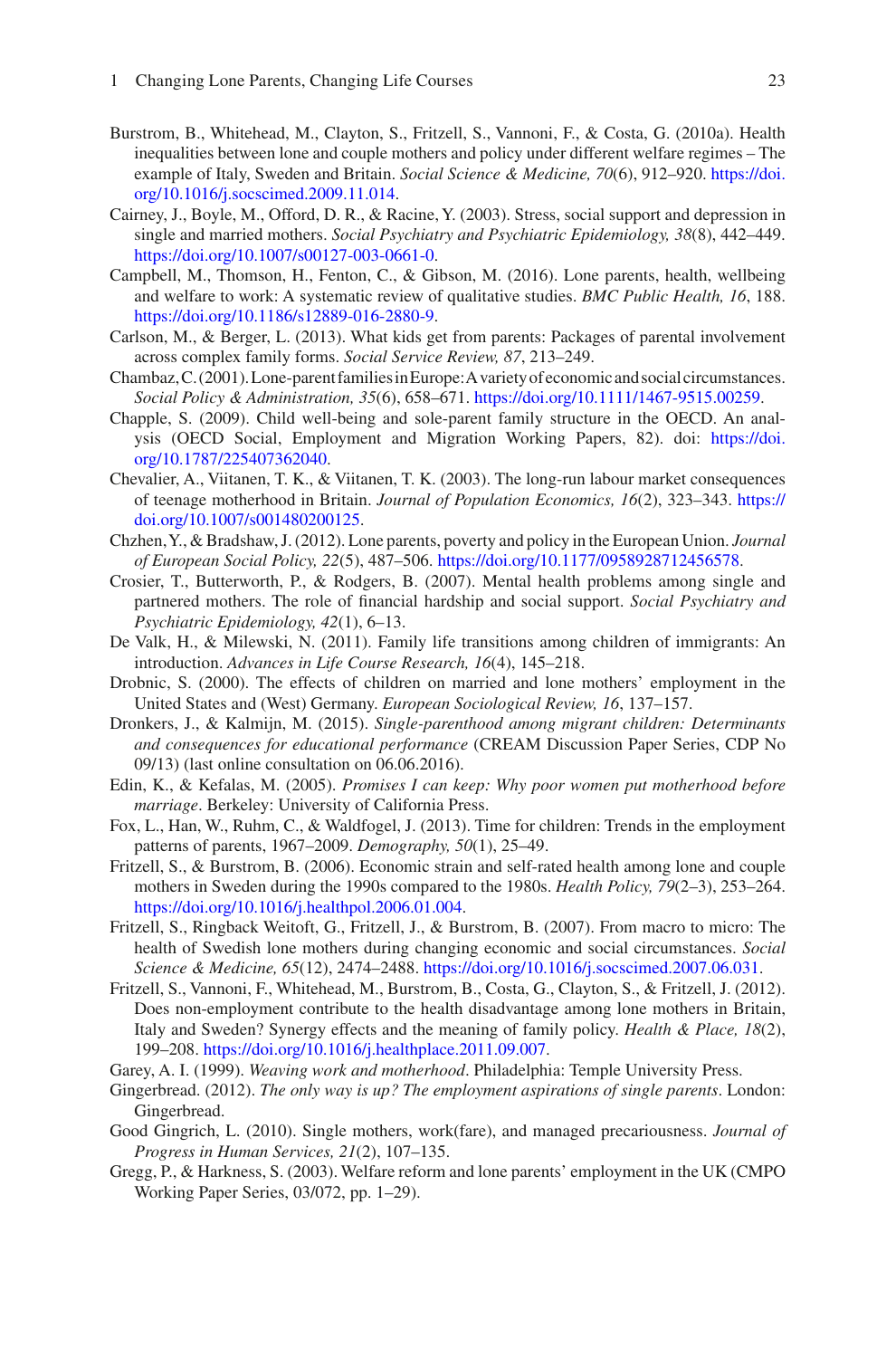- <span id="page-23-4"></span>Hakim, C. (2000). *Work-lifestyle choices in the 21st century*. Oxford: Oxford University Press.
- <span id="page-23-3"></span>Hancioglu, M., & Hartmann, B. (2012). What makes single mothers expand or reduce employment? *SOEPpapers on Multidisciplinary Panel Data Research, 446*, 1–22.
- <span id="page-23-5"></span>Heuveline, P., Timberlake, J. M., & Furstenberg, F. F. (2003). Shifting childrearing to single mothers: Results from 17 western countries. *Population and Development Review, 29*(1), 47–71. <https://doi.org/10.1111/j.1728-4457.2003.00047.x>.
- <span id="page-23-19"></span>Hildebrandt, E., & Kelber, S. (2005). Perceptions of health and well-being among women in a work-based welfare program. *Public Health Nursing, 22*(6), 506–514.
- <span id="page-23-8"></span>Huschek, D., Liefbroer, A. C., & de Valk, H. A. G. (2010). Timing of first union among secondgeneration Turks in Europe: The role of parents, peers and institutional context. *Demographic Research, 22*(16), 473–504.
- <span id="page-23-1"></span>Iacovou, M., & Skew, A. (2010). *Household structure in the EU* (ISER Working Paper Series, 2010-10).
- <span id="page-23-16"></span>Kalil, A., Ryan, R., & Chor, E. (2014). Time investments in children across family structures. *Annals of the American Academy of Political and Social Science, 654*, 150–168.
- <span id="page-23-9"></span>Kalter, F., & Schroedter, J. H. (2010). Transnational marriage among former labour migrants in Germany. *Zeitschrift für Familienforschung, 22*(1), 11–36.
- <span id="page-23-0"></span>Kennedy, S., Bradshaw, J., & Kilkey, M. (1996). *The employment of lone parents: A comparison of policy in 20 countries*. London: Family Policy Studies Centre.
- <span id="page-23-10"></span>Landale, N. S., Thomas, K. J. A., & Van Hook, J. (2011). The living arrangements of children of immigrants. *The Future of Children, 21*, 43–70.
- <span id="page-23-17"></span>Latshaw, B., & Hale, S. (2016). The domestic handoff': Stay-at-home fathers' time-use in female breadwinner families. *Journal of Family Studies, 22*(2), 97–120.
- <span id="page-23-13"></span>Lichter, D. T., McLaughlin, D. K., Kephart, G., & Landry, D. J. (1992). Race and the retreat from marriage: A shortage of marriageable men? *American Sociological Review, 57*, 781–799
- <span id="page-23-12"></span>Lutz, H. (2007). Domestic work – Editorial for the special issue. *European Journal of Women's Studies, 14*(3), 187–192.
- <span id="page-23-7"></span>Mackenbach, J. P., Stirbu, I., Roskam, A.-J. R., Schaap, M. M., Menvielle, G., Leinsalu, M., & Kunst, A. E. (2008). Socioeconomic inequalities in health in 22 European countries. *New England Journal of Medicine, 358*(23), 2468–2481.<https://doi.org/10.1056/NEJMsa0707519>.
- <span id="page-23-6"></span>Maldonado, L. C., & Nieuwenhuis, R. (2015). Family policies and single parent poverty in 18 OECD countries, 1978–2008. *Community, Work & Family, 18*(4), 395–415. [https://doi.org/10.](https://doi.org/10.1080/13668803.2015.1080661) [1080/13668803.2015.1080661](https://doi.org/10.1080/13668803.2015.1080661).
- <span id="page-23-21"></span>Martin, C., & Millar, J. (2003). Evolution des politiques sociales en direction des familles monoparentales en Europe. Rapport de recherche publié par la Caisse nationale des allocations familiales.
- <span id="page-23-20"></span>McLanahan, S., & Sandefur, G. (1994). *Growing up with a single parent: What hurts, what helps*. Cambridge: Harvard University Press.
- <span id="page-23-15"></span>McLanahan, S., Wedemeyer, N. V., & Adelberg, T. (1981). Network structure, social support, and psychological well-being in the single-parent family. *Journal of Marriage and Family, 43*(3), 601–612.
- <span id="page-23-14"></span>McLaughlin, D. K., Kephart, G., & Landry, D. J. (1992). Race and the retreat from marriage: A shortage of marriageable men? *American Sociological Review, 57*(6), 781–799.
- <span id="page-23-18"></span>Meier, A., Musick, K., Flood, S., & Dunifon, R. (2016). Mothering experiences: How singleparenthood and employment structure the emotional valence of parenting. *Demography, 53*(3), 649–674.
- <span id="page-23-11"></span>Milewski, N., & Kulu, H. (2014). Mixed marriages in Germany: A high risk of divorce for immigrant-native couples. *European Journal of Population, 30*(1), 89–113. [https://doi.org/10.1007/](https://doi.org/10.1007/s10680-013-9298-1) [s10680-013-9298-1.](https://doi.org/10.1007/s10680-013-9298-1)
- <span id="page-23-2"></span>Millar, J., & Rowlingson, K. (2001). Comparing employment policies for lone parents crossnationally: An introduction. In J. Millar & K. Rowlingson (Eds.), *Lone parents, employment and social policy* (pp. 1–7). Bristol: The Policy Press.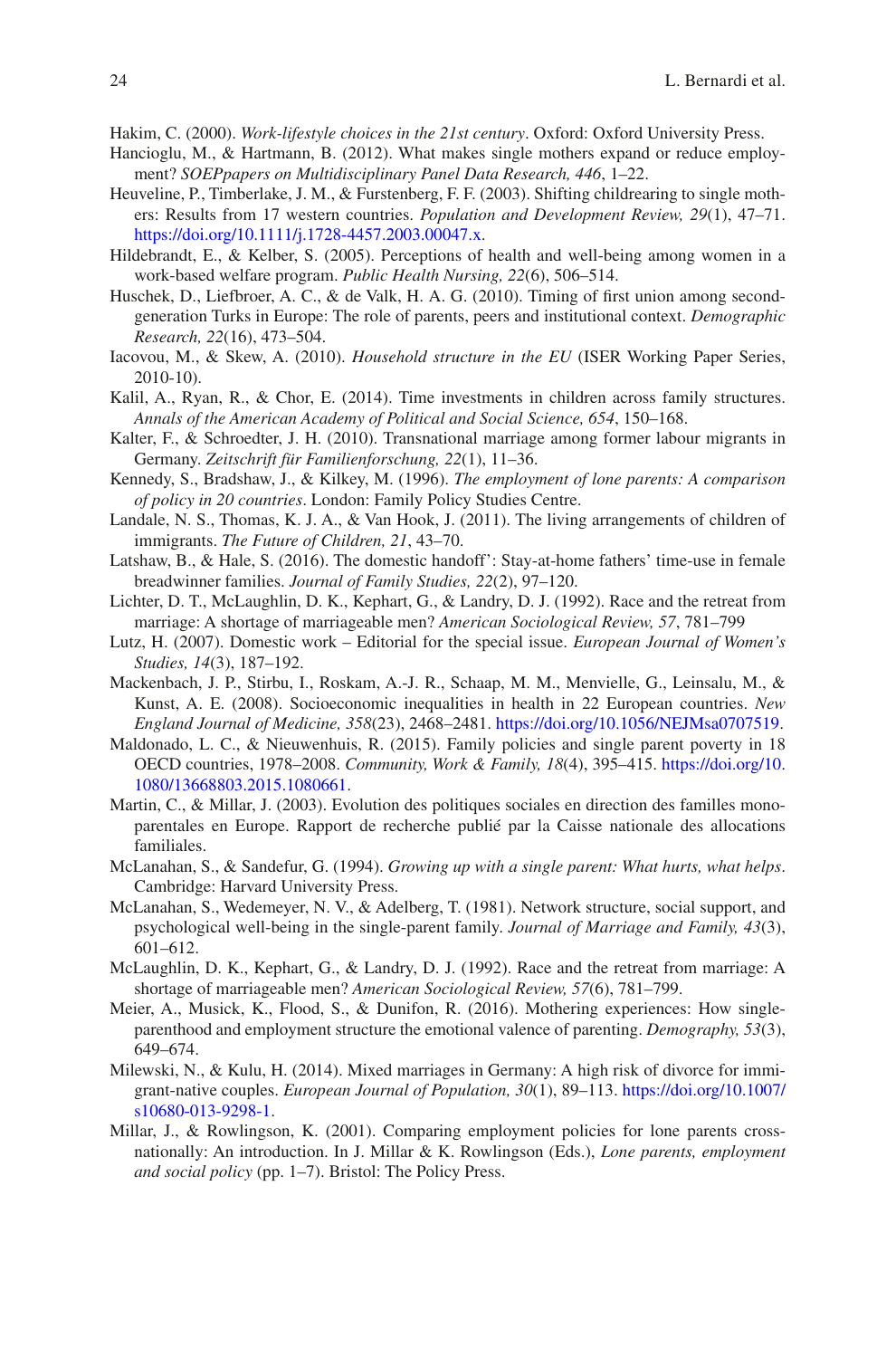- <span id="page-24-20"></span>Misra, J., Moller, S., & Budig, M. J. (2007). Work family policies and poverty for partnered and single women in Europe and North America. *Gender & Society, 21*(6), 804–827. [https://doi.](https://doi.org/10.1177/0891243207308445) [org/10.1177/0891243207308445](https://doi.org/10.1177/0891243207308445).
- <span id="page-24-15"></span>Nomaguchi, K. M. M., Milkie, A., & Bianchi, S. (2005). Time strains and psychological wellbeing. Do dual-earner mothers and fathers differ? *Journal of Family Issues, 26*(6), 756–792.
- <span id="page-24-1"></span>OECD. (2011). *Doing better for families*. Paris: OECD Publishing.
- <span id="page-24-0"></span>OECD. (2015). Belgium OECD 2015. *OECD Economic Surveys*, 1–50. [https://doi.](https://doi.org/10.1787/888933180740) [org/10.1787/888933180740](https://doi.org/10.1787/888933180740).
- <span id="page-24-2"></span>Perelli-Harris, B., Kreyenfeld, M., & Karolin, K. (2010). *Technical manual for the harmonized histories database* (MPIDR Working Paper, 2010-011).
- <span id="page-24-9"></span>Ritakallio, V. M., & Bradshaw, J. (2006). Family poverty in the European Union. In J. Bradshaw & A. Hatland (Eds.), *Social policy, family change and employment in comparative perspective*. Cheltenham: Edward Elgar.
- <span id="page-24-3"></span>Ruggeri, K., & Bird, C. E. (2014). *Single parents and employment in Europe* (Vol. 3). Brussels: Rand Corporation.
- <span id="page-24-4"></span>Stewart, K. (2009). Employment and wage trajectories for mothers entering low-skilled work: Evidence from the British lone parent cohort. *Social Policy & Administration, 43*(5), 483–507. <https://doi.org/10.1111/j.1467-9515.2009.00675.x>.
- <span id="page-24-18"></span>Struffolino, E., Bernardi, L., & Voorpostel, M. (2016). Self-reported health among lone mothers: Do employment and education matter? *Population* (In print).
- <span id="page-24-19"></span>Thomson, E., & McLanahan, S. (2012). Reflections on family structure and child well-being: Economic resources vs. parental socialization. *Social Forces, 91*(1), 45–53.
- <span id="page-24-10"></span>Tsakloglou, P., & Papadopoulos, F. (2002). Aggregate level and determining factors of social exclusion in twelve European countries. *Journal of European Social Policy, 12*(3), 211–225. [https://doi.org/10.1177/0952872002012003394.](https://doi.org/10.1177/0952872002012003394)
- <span id="page-24-7"></span>van Damme, M., Kalmijn, M., & Uunk, W. (2009). The Employment of separated women. The impact of individual and institutional factors. *European Sociological Review, 25*(2), 183–197. <https://doi.org/10.1093/esr/jcn042.>
- <span id="page-24-11"></span>Vandecasteele, L. (2010). Poverty trajectories after risky life course events in different European welfare regimes. *European Societies, 12*(2), 257–278.<https://doi.org/10.1080/14616690903056005>.
- <span id="page-24-12"></span>Vandecasteele, L. (2011). Life course risks or cumulative disadvantage? The structuring effect of social stratification determinants and life course events on poverty transitions in Europe. *European Sociological Review, 27*(2), 246–263. [https://doi.org/10.1093/esr/jcq005.](https://doi.org/10.1093/esr/jcq005)
- <span id="page-24-14"></span>Van de Velde, S., Bambra, C., Van der Bracht, K., Eikemo, T. A., & Bracke, P. (2014). Keeping it in the family: The self-rated health of lone mothers in different European welfare regimes. *Sociology of Health and Illness, 36*(8), 1220–1242. <https://doi.org/10.1111/1467-9566.12162>.
- <span id="page-24-8"></span>Van Lancker, W., Ghysels, J., & Cantillon, B. (2015). The impact of child benefits on single mother poverty: Exploring the role of targeting in 15 European countries. *International Journal of Social Welfare, 24*(3), 210–222. [https://doi.org/10.1111/ijsw.12140.](https://doi.org/10.1111/ijsw.12140)
- <span id="page-24-17"></span>Villalobos, A. (2014). *Motherload. Making it all better in insecure times*. Oakland: University of California Press.
- <span id="page-24-13"></span>Whitehead, M., Burstrom, B., & Diderichsen, F. (2000). Social policies and the pathways to inequalities in health: A comparative analysis of lone mothers in Britain and Sweden. *Social Science & Medicine, 50*(2), 255–270. [https://doi.org/10.1016/S0277-9536\(99\)00280-4](https://doi.org/10.1016/S0277-9536(99)00280-4).
- <span id="page-24-16"></span>Yetis-Bayraktar, A., Budig, M. J., & Tomaskovic-Devey, D. (2013). From the shop floor to the kitchen floor: Maternal occupational complexity and children's reading and math skills. *Work and Occupations, 40*, 37–64.
- <span id="page-24-5"></span>Zagel, H. (2014). Are all single mothers the same? Evidence from British and West German women's employment trajectories. *European Sociological Review, 30*(1), 49–63. [https://doi.](https://doi.org/10.1093/esr/jct021) [org/10.1093/esr/jct021.](https://doi.org/10.1093/esr/jct021)
- <span id="page-24-6"></span>Zhan, M., & Pandey, S. (2004). Economic well-being of single mothers: Work first or postsecondary education. *Journal of Sociology & Social Welfare, 31*, 87.